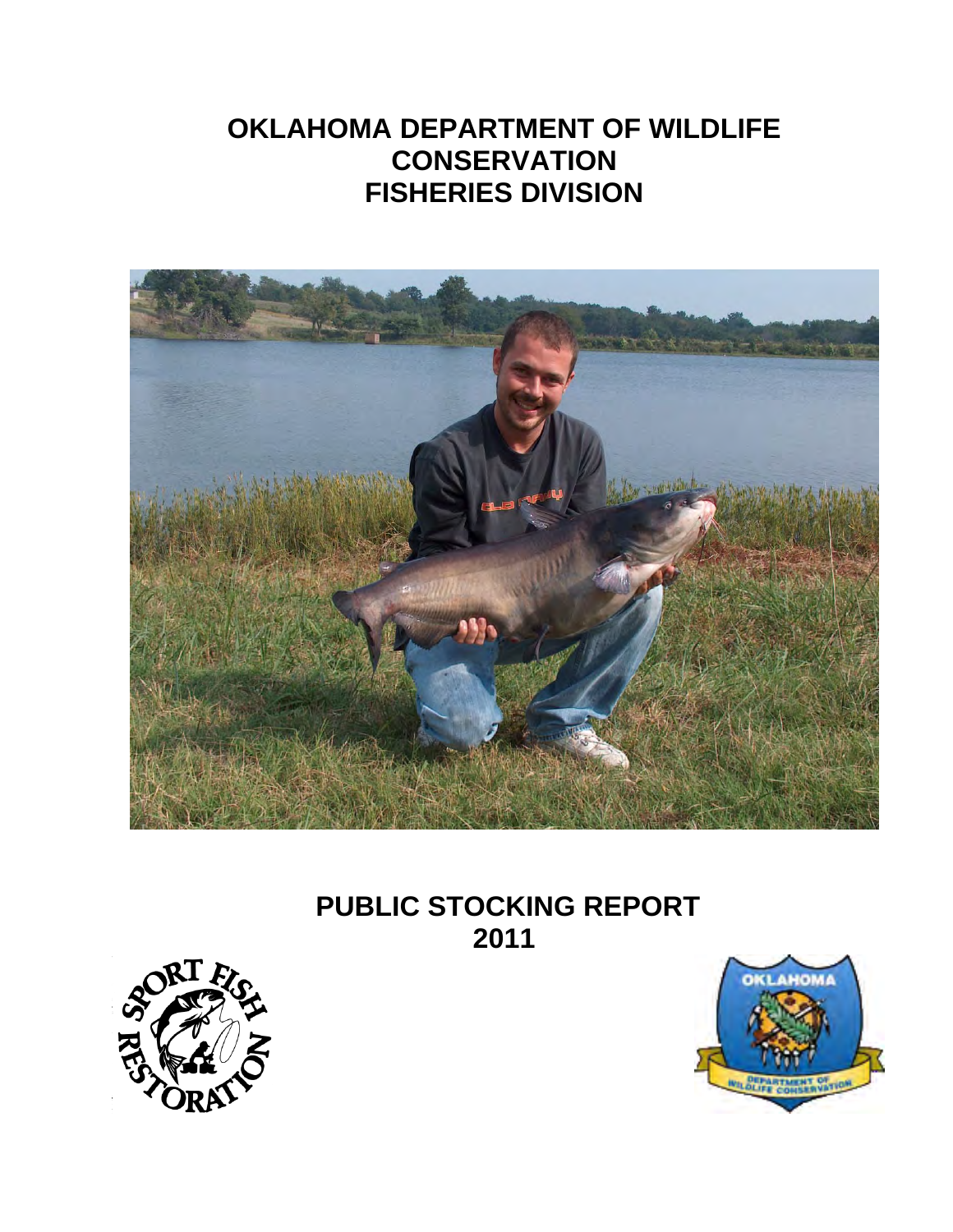## **TABLE OF CONTENTS**

| 1<br>$\overline{2}$ |
|---------------------|
|                     |
|                     |
| $\overline{2}$      |
| 3                   |
| 4                   |
| 4                   |
| 5                   |
| 6                   |
| 7                   |
| 8                   |
| 9                   |
| 10                  |
| 10                  |
| 11                  |
| 11                  |
| 11                  |
| 11                  |
| 11                  |
| 15                  |
| 16                  |
| 16                  |
| 16                  |
| 16                  |
| 16                  |
| 17                  |
| 17                  |
| 18                  |
| 18                  |
| 18                  |
| 18                  |
| 19                  |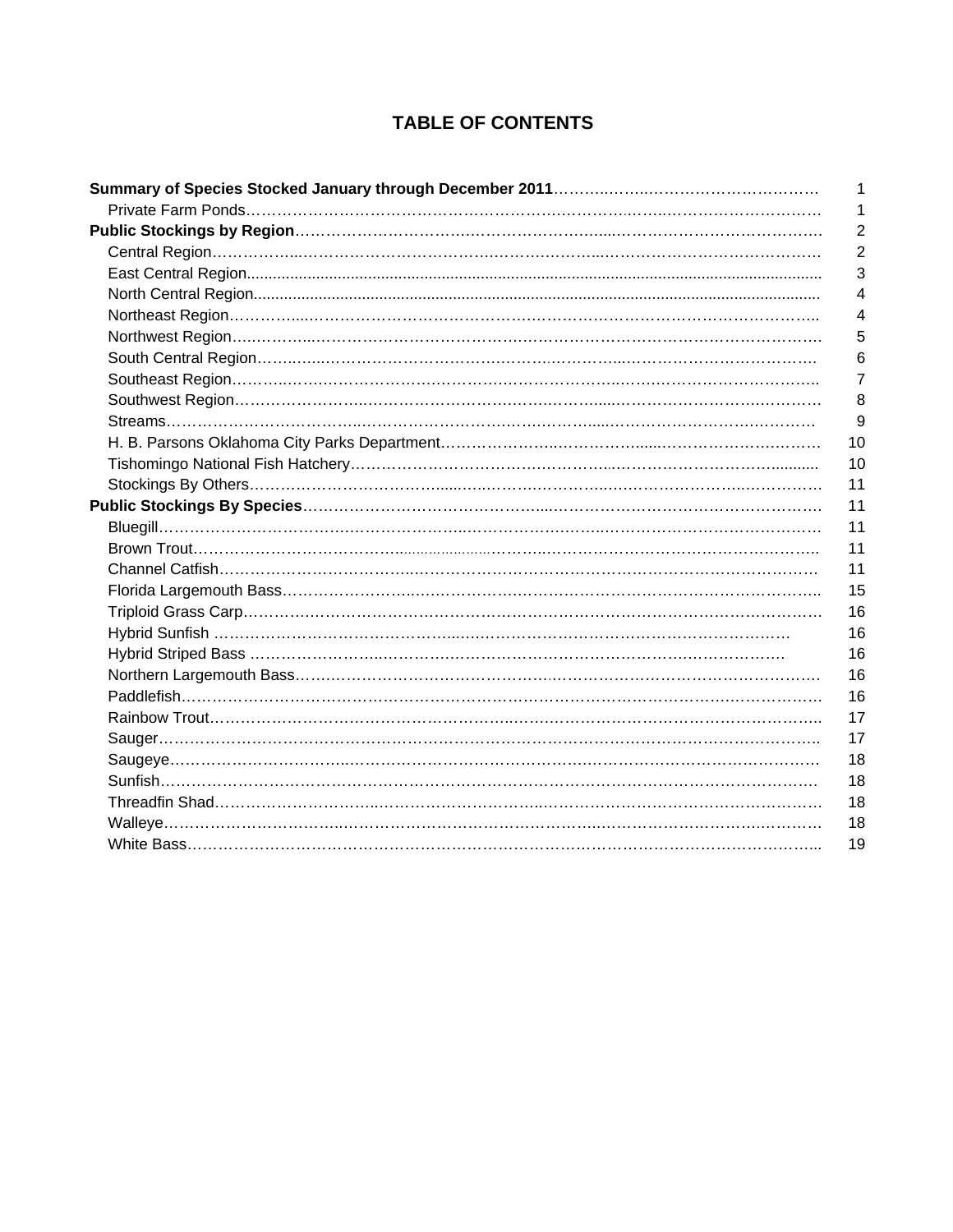## **SUMMARY OF SPECIES STOCKED JAN-DEC 2011**

| <b>Public Waters</b>                  |            |
|---------------------------------------|------------|
| Bluegill                              | 7,050      |
| <b>Brown Trout</b>                    | 23,113     |
| <b>Channel Catfish</b>                | 328,787    |
| Florida Largemouth Bass               | 880,426    |
| <b>Triploid Grass Carp</b>            | 1,200      |
| <b>Hybrid Striped Bass</b>            | 671,909    |
| <b>Hybrid Sunfish</b>                 | 800        |
| Northern Largemouth Bass              | 30,408     |
| Paddlefish                            | 9,711      |
| <b>Rainbow Trout</b>                  | 299,128    |
| Sauger                                | 151        |
| Saugeye                               | 1,890,323  |
| Sunfish                               | 300        |
| <b>Threadfin Shad</b>                 | 26,350     |
| Walleye                               | 12,954,972 |
| <b>White Bass</b>                     | 195        |
| <b>Total Stocked in Public Waters</b> | 17,124,823 |

| <b>Private Farm Ponds</b>                  |         |            |
|--------------------------------------------|---------|------------|
| <b>Bluegill</b>                            | 166,875 |            |
| <b>Channel Catfish</b>                     | 32,664  |            |
| Largemouth Bass                            | 37.384  |            |
| <b>Total Stocked in Private Farm Ponds</b> |         | 236,923    |
| <b>Grand Total Stocked in 2011</b>         |         | 17.361,746 |

1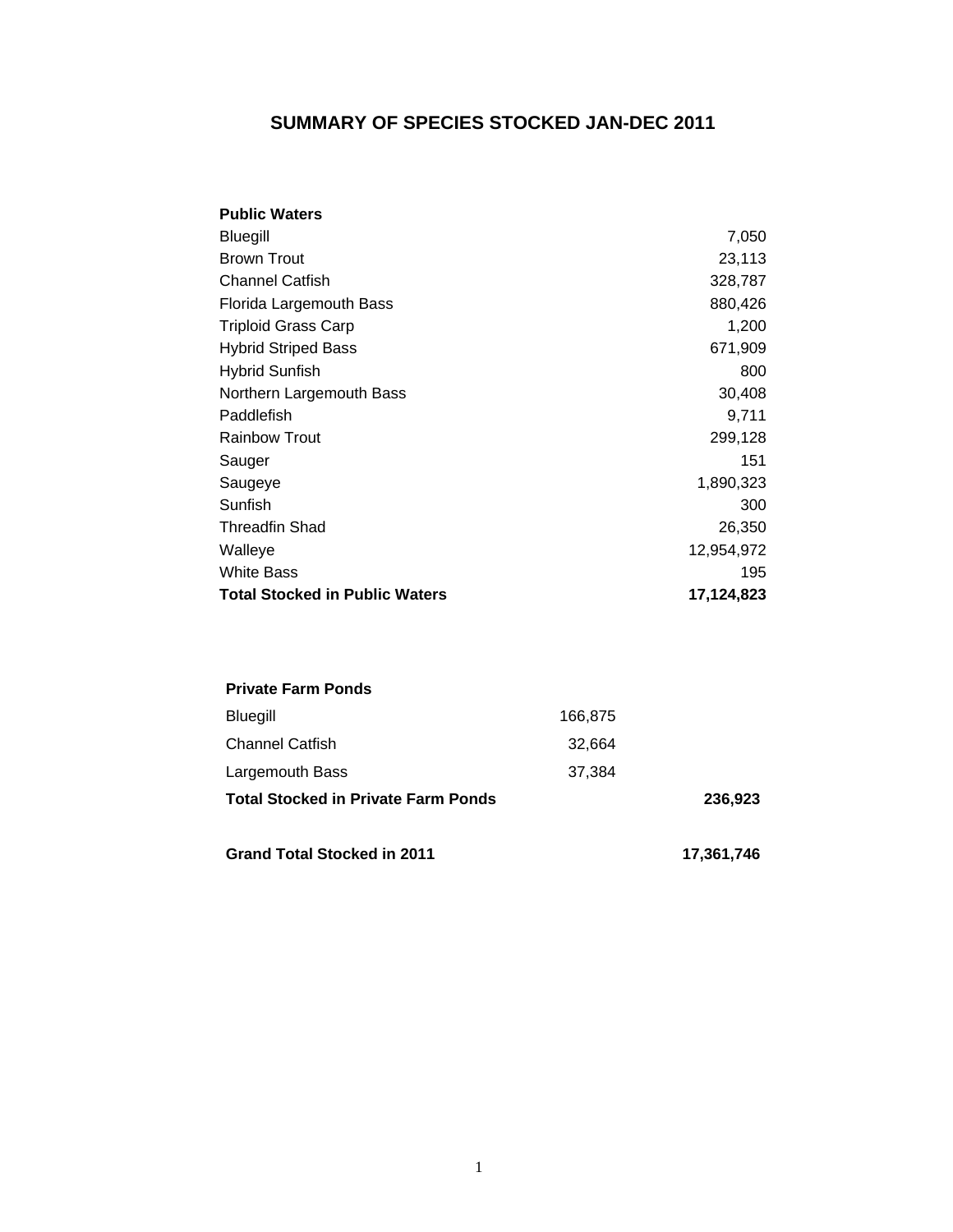## **PUBLIC STOCKINGS BY REGION**

## *CENTRAL REGION*

| Lake                                  | <b>Species</b>         | <b>Number</b> | Size (in.) | County    |
|---------------------------------------|------------------------|---------------|------------|-----------|
| 1st South Baptist Church              | <b>Channel Catfish</b> | 100           | 12.00      | Oklahoma  |
| <b>Beggs City</b>                     | <b>Channel Catfish</b> | 4,573         | 7.00       | Okmulgee  |
| Choctaw-Ten Acre                      | <b>Channel Catfish</b> | 800           | 11.00      | Oklahoma  |
| Choctaw-Ten Acre                      | <b>Channel Catfish</b> | 400           | 12.00      | Oklahoma  |
| Dahlgren                              | <b>Channel Catfish</b> | 820           | 11.00      | Cleveland |
| Del City-Eagle Lake                   | <b>Channel Catfish</b> | 1,200         | 10.50      | Oklahoma  |
| Del City-Eagle Lake                   | <b>Channel Catfish</b> | 400           | 11.00      | Oklahoma  |
| Edmond-Bickham & Rudkin               | <b>Channel Catfish</b> | 800           | 10.50      | Oklahoma  |
| Eufaula                               | Paddlefish             | 5,936         | 12.00      | Pittsburg |
| Eufaula                               | Paddlefish             | 1,289         | 13.00      | Pittsburg |
| Eufaula                               | Paddlefish             | 1,444         | 15.00      | Pittsburg |
| Eufaula                               | Paddlefish             | 490           | 19.00      | Pittsburg |
| Eufaula                               | Paddlefish             | 47            | 24.00      | Pittsburg |
| <b>Guthrie Highland Park</b>          | <b>Channel Catfish</b> | 100           | 12.00      | Logan     |
| H B Parsons Hatchery                  | Walleye                | 1,900,000     | 0.25       | Oklahoma  |
| <b>Hefner Lake</b>                    | Walleye                | 183,000       | 1.25       | Oklahoma  |
| Jones-Battey Mulhausen Park           | <b>Channel Catfish</b> | 800           | 10.50      | Oklahoma  |
| Lexington WMA                         | <b>Channel Catfish</b> | 400           | 11.00      | Cleveland |
| <b>Meeker City</b>                    | <b>Channel Catfish</b> | 10,000        | 7.00       | Lincoln   |
| Midwest City-Solder Creek             | <b>Channel Catfish</b> | 250           | 12.00      | Oklahoma  |
| Moore Little River North              | <b>Channel Catfish</b> | 100           | 12.00      | Cleveland |
| Moore Little River North              | <b>Channel Catfish</b> | 50            | 15.00      | Cleveland |
| Moore Little River North              | <b>Channel Catfish</b> | 200           | 17.00      | Cleveland |
| Moore Little River South              | <b>Channel Catfish</b> | 100           | 12.00      | Cleveland |
| Moore Little River South              | <b>Channel Catfish</b> | 85            | 15.00      | Cleveland |
| Moore Little River South              | <b>Channel Catfish</b> | 400           | 17.00      | Cleveland |
| Moore Little River-South              | <b>Channel Catfish</b> | 226           | 10.50      | Cleveland |
| Moore-Buck Thomas                     | <b>Channel Catfish</b> | 100           | 11.00      | Oklahoma  |
| Mustang Creek Elem. Outdoor Classroom | <b>Channel Catfish</b> | 50            | 12.00      | Canadian  |
| Mustang-Wildhorse Park                | Channel Catfish        | 500           | 11.00      | Canadian  |
| Norman-Griffin Park Pond              | <b>Channel Catfish</b> | 492           | 11.00      | Cleveland |
| Norman-Griffin Park Pond              | <b>Channel Catfish</b> | 85            | 15.00      | Cleveland |
| Norman-Sutton Wildnersess Area        | <b>Channel Catfish</b> | 568           | 11.00      | Cleveland |
| Norman-Willow Pond                    | <b>Channel Catfish</b> | 512           | 11.00      | Cleveland |
| <b>OKC Edwards Park Pond</b>          | <b>Channel Catfish</b> | 640           | 10.00      | Oklahoma  |
| <b>OKC Edwards Park Pond</b>          | <b>Channel Catfish</b> | 450           | 12.00      | Oklahoma  |
| OKC South Lake Park Pond West         | <b>Channel Catfish</b> | 620           | 10.00      | Cleveland |
| <b>OKC-Dolese Park Pond</b>           | Channel Catfish        | 300           | 12.00      | Oklahoma  |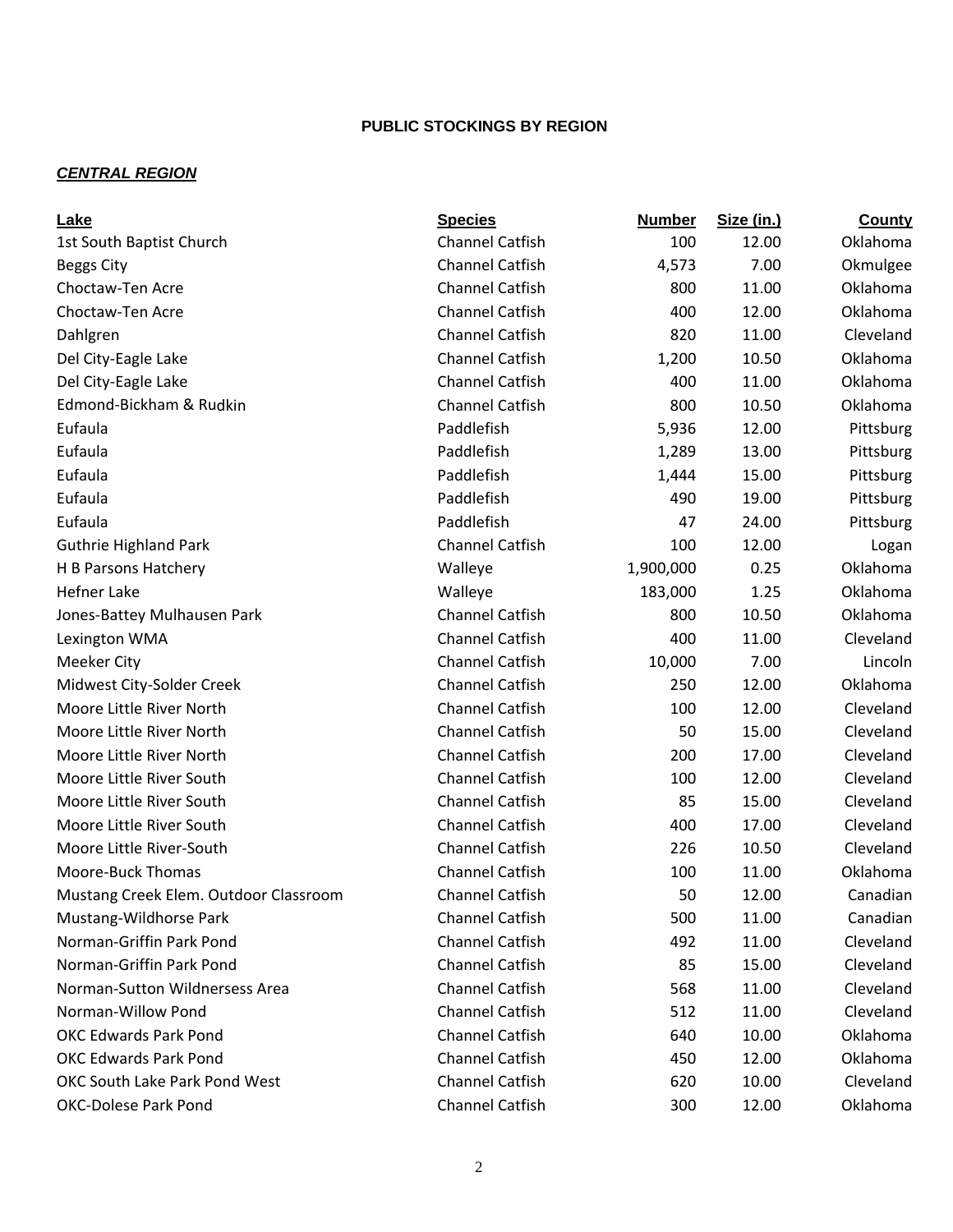## *CENTRAL REGION*

|                             | <b>Total Fish Stocked</b>  | 2,658,674 |       |              |
|-----------------------------|----------------------------|-----------|-------|--------------|
| Yukon-Welch Pond            | Channel Catfish            | 300       | 10.50 | Canadian     |
| Yukon-Robertson Pond        | <b>Channel Catfish</b>     | 122       | 10.50 | Canadian     |
| Yukon Mulvey's Pond         | <b>Channel Catfish</b>     | 658       | 11.00 | Canadian     |
| <b>Willow Pond</b>          | <b>Rainbow Trout</b>       | 1,000     | 10.00 | Cleveland    |
| <b>Wildhorse Park</b>       | <b>Channel Catfish</b>     | 1,150     | 12.00 | Canadian     |
| Wetumka                     | <b>Channel Catfish</b>     | 7,120     | 7.00  | Hughes       |
| <b>Tinker AFB Ponds</b>     | <b>Channel Catfish</b>     | 1,356     | 11.00 | Oklahoma     |
| Thunderbird Lake            | Saugeye                    | 121,636   | 1.50  | Cleveland    |
| <b>Tecumseh City</b>        | <b>Channel Catfish</b>     | 5,080     | 7.00  | Pottawatomie |
| Shawnee Clinic Pond         | <b>Channel Catfish</b>     | 200       | 12.00 | Pottawatomie |
| Shawnee #2                  | <b>Channel Catfish</b>     | 11,900    | 7.00  | Pottawatomie |
| Shawnee #1                  | <b>Channel Catfish</b>     | 13,600    | 7.00  | Pottawatomie |
| Seminole Nation             | <b>Channel Catfish</b>     | 807       | 12.00 | Seminole     |
| Overholser                  | <b>Hybrid Striped Bass</b> | 370,290   | 1.25  | Oklahoma     |
| Okmulgee Kiddie #2          | <b>Channel Catfish</b>     | 743       | 12.00 | Okmulgee     |
| Okmulgee Kiddie #1          | <b>Channel Catfish</b>     | 743       | 12.00 | Okmulgee     |
| OKC-Kids Lake               | <b>Channel Catfish</b>     | 300       | 12.00 | Oklahoma     |
| <b>OKC-Dolese Park Pond</b> | <b>Rainbow Trout</b>       | 2,578     | 14.00 | Oklahoma     |
| <b>OKC-Dolese Park Pond</b> | <b>Rainbow Trout</b>       | 764       | 12.00 | Oklahoma     |
|                             |                            |           |       |              |

## *EAST CENTRAL REGION*

| Lake                       | <b>Species</b>            | <b>Number</b> | Size (in.) | County   |
|----------------------------|---------------------------|---------------|------------|----------|
| <b>Adair State Park</b>    | Channel catfish           | 900           | 11.20      | Adair    |
| <b>Cherokee Nation</b>     | Channel catfish           | 400           | 11.50      | Cherokee |
| <b>Greenleaf Pond</b>      | Channel catfish           | 200           | 11.50      | Muskogee |
| Honor Heights Park         | Channel catfish           | 200           | 11.50      | Muskogee |
| <b>Illinois River</b>      | <b>Brown Trout</b>        | 14,599        | 6.00       | Sequoyah |
| <b>Illinois River</b>      | <b>Brown Trout</b>        | 4,810         | 11.00      | Sequoyah |
| <b>Illinois River</b>      | <b>Rainbow Trout</b>      | 92,460        | 11.00      | Sequoyah |
| Kids Fish Out              | Channel catfish           | 100           | 11.00      | McIntosh |
| Muldrow                    | Channel catfish           | 1,000         | 10.50      | Sequoyah |
| <b>Stigler Golf Course</b> | Channel catfish           | 100           | 12.00      | Haskell  |
| Taft                       | Channel catfish           | 3,604         | 7.00       | Muskogee |
| Vian City                  | Channel catfish           | 796           | 11.50      | Sequoyah |
|                            | <b>Total Fish Stocked</b> | 119,169       |            |          |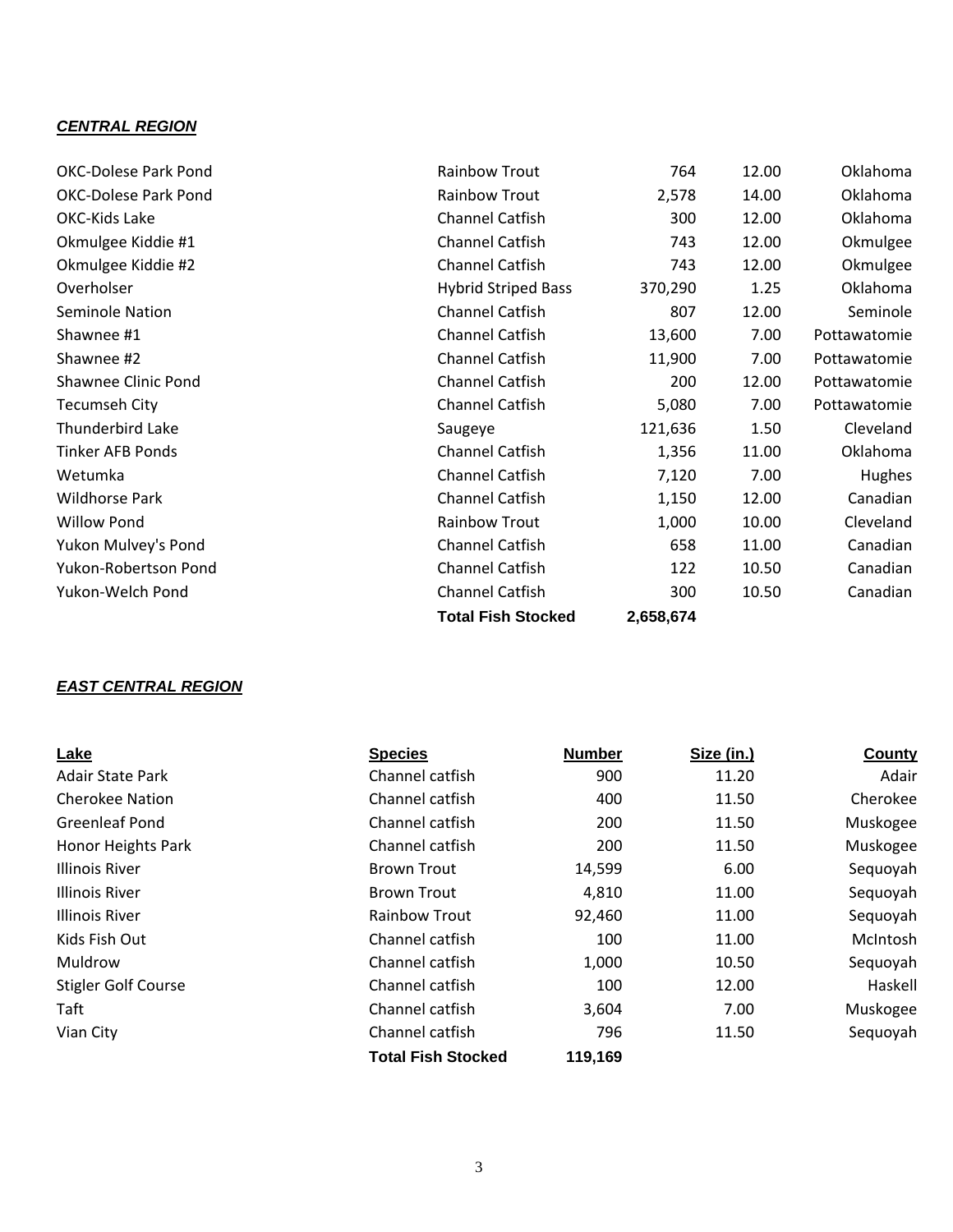### *NORTH CENTRAL REGION*

| Lake                      | <b>Species</b>             | <b>Number</b> | Size (in.) | <b>County</b> |
|---------------------------|----------------------------|---------------|------------|---------------|
| Arkansas River/Kaw Dam    | Sauger                     | 124           | 7.00       | Osage         |
| Arkansas River/Kaw Dam    | Sauger                     | 27            | 16.00      | Osage         |
| <b>Birch</b>              | <b>Hybrid Striped Bass</b> | 22,800        | 1.50       | Osage         |
| Carl Blackwell            | Saugeye                    | 67,560        | 2.00       | Payne         |
| Cushing H S Pond          | <b>Channel Catfish</b>     | 200           | 12.00      | Payne         |
| Kaw                       | Walleye                    | 42,458        | 2.00       | Kay           |
| Lone Chimney              | Saugeye                    | 11,000        | 2.00       | Payne         |
| <b>Marland Mansion</b>    | <b>Channel Catfish</b>     | 200           | 12.00      | Kay           |
| McMurtry                  | Saugeye                    | 21,352        | 2.00       | Noble         |
| Pawhuska                  | <b>Rainbow Trout</b>       | 17,741        | 9.00       | Osage         |
| Pawhuska                  | <b>Rainbow Trout</b>       | 793           | 19.00      | Osage         |
| Perry Lake                | <b>Channel Catfish</b>     | 18,200        | 5.00       | Noble         |
| <b>Shell Creek</b>        | <b>Channel Catfish</b>     | 1,836         | 6.00       | Osage         |
| <b>Shell Creek</b>        | <b>Channel Catfish</b>     | 5,696         | 7.00       | Osage         |
| <b>Shell Creek</b>        | Saugeye                    | 57,000        | 0.25       | Osage         |
| Skiatook                  | <b>Hybrid Striped Bass</b> | 90,744        | 1.50       | Osage         |
| Skiatook                  | <b>Hybrid Striped Bass</b> | 14,100        | 2.00       | Osage         |
| Skiatook                  | <b>Threadfin Shad</b>      | 26,350        | 2.75       | Osage         |
| Skiatook                  | Walleye                    | 200,000       | 0.25       | Osage         |
| Skiatook                  | Walleye                    | 105,000       | 1.50       | Osage         |
| Sooner                    | Saugeye                    | 500,000       | 0.25       | Noble         |
| Sooner                    | Saugeye                    | 108,688       | 2.00       | Noble         |
| <b>Standing Bear Pond</b> | <b>Channel Catfish</b>     | 100           | 12.00      | Kay           |
|                           | <b>Total Fish Stocked</b>  | 1,311,969     |            |               |

#### *NORTHEAST REGION*

| Lake                                     | <b>Species</b>         | <b>Number</b> | Size (in.) | County          |
|------------------------------------------|------------------------|---------------|------------|-----------------|
| Broken Arrow Fishing Derby-Optimist Club | <b>Channel Catfish</b> | 510           | 13.00      | Tulsa           |
| Chouteau Bridge Pond                     | <b>Channel Catfish</b> | 530           | 11.00      | Wagoner         |
| Copan                                    | <b>Channel Catfish</b> | 700           | 11.00      | Latimer         |
| Dale Zachary                             | <b>Channel Catfish</b> | 650           | 11.50      | Wagoner         |
| G Horany                                 | Channel Catfish        | 900           | 6.00       | Creek           |
| Grand                                    | Paddlefish             | 505           | 15.00      | <b>Delaware</b> |
| Larry Lake                               | <b>Channel Catfish</b> | 300           | 6.00       | Tulsa           |
| Maple Park                               | Channel Catfish        | 100           | 12.00      | Wagoner         |
| Metcalf                                  | <b>Channel Catfish</b> | 350           | 6.00       | Tulsa           |
| $MS-6$                                   | Channel Catfish        | 225           | 6.00       | Tulsa           |
| Natural Falls State Park                 | <b>Channel Catfish</b> | 400           | 11.50      | Delaware        |
| Oologah                                  | Walleye                | 17,289        | 2.00       | Rogers          |
| Rockwell                                 | <b>Channel Catfish</b> | 150           | 6.00       | Tulsa           |
| Spavinaw Lake                            | Walleye                | 800,000       | 0.25       | Mayes           |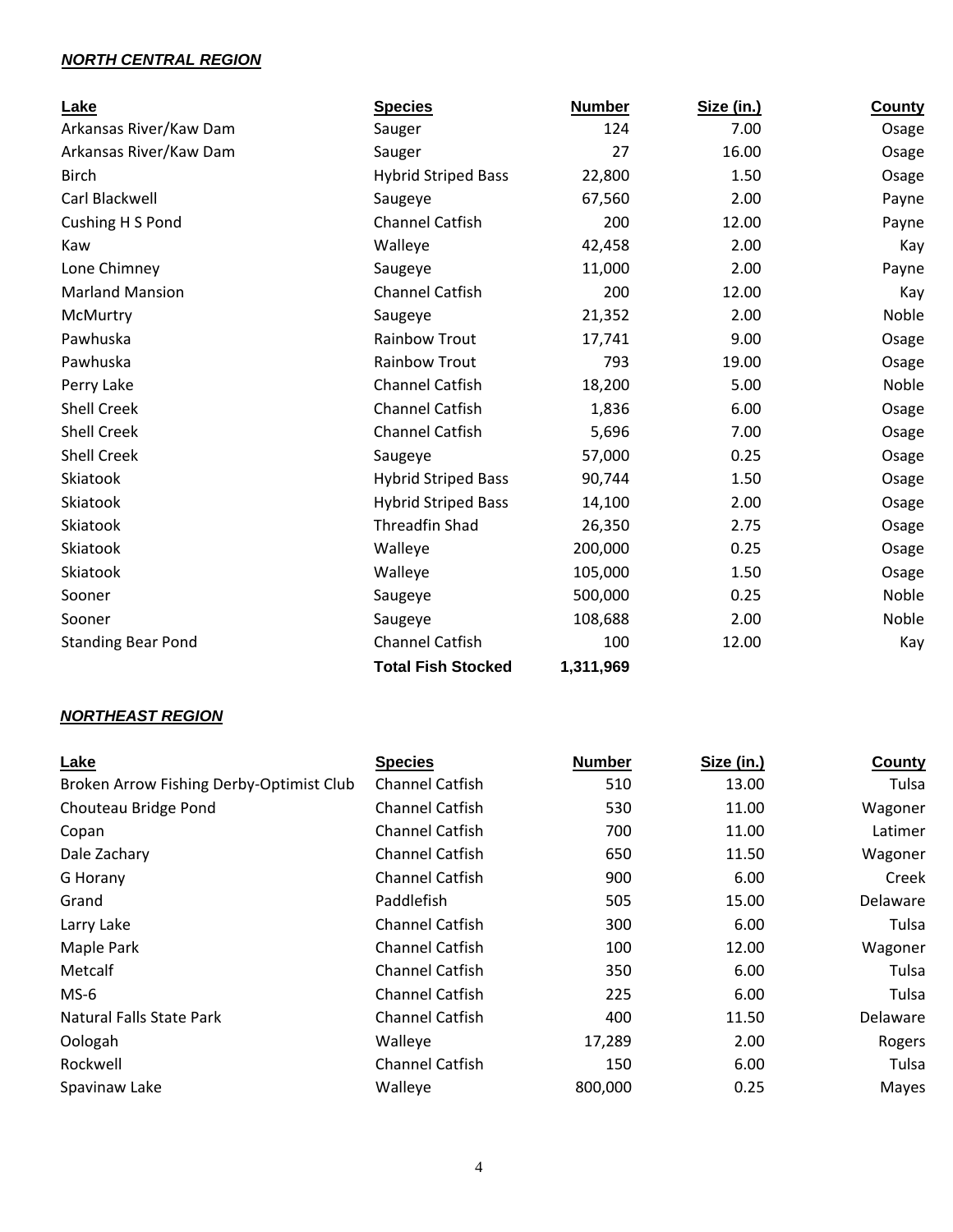|                                    | <b>Total Fish Stocked</b> | 840.781 |       |         |
|------------------------------------|---------------------------|---------|-------|---------|
| Maple Park                         | Channel Catfish           | 100     | 11.50 | Wagoner |
| Yahola                             | Walleve                   | 2.142   | 2.00  | Tulsa   |
| Classroom                          | Channel Catfish           | 90      | 13.00 | Rogers  |
| Westwood Elementary School Outdoor |                           |         |       |         |
| Spavinaw Lake                      | Walleye                   | 15.840  | 1.50  | Mayes   |

## *NORTHWEST REGION*

| Lake                                  | <b>Species</b>             | <b>Number</b> | Size (in.) | County             |
|---------------------------------------|----------------------------|---------------|------------|--------------------|
| Alva City Hatfield                    | Bluegill                   | 2,000         | 2.00       | Woods              |
| Alva City Hatfield                    | <b>Channel Catfish</b>     | 1,024         | 5.00       | Woods              |
| American Horse                        | Channel Catfish            | 4,060         | 10.50      | <b>Blaine</b>      |
| Beaver St. Pk.                        | <b>Channel Catfish</b>     | 200           | 11.00      | Beaver             |
| <b>Black Kettle</b>                   | <b>Channel Catfish</b>     | 3,200         | 11.00      | <b>Roger Mills</b> |
| <b>Boiling Springs</b>                | <b>Channel Catfish</b>     | 120           | 11.00      | Woodward           |
| <b>Bonham Pond</b>                    | Sunfish                    | 300           | 3.00       | Alfalfa            |
| Canton                                | Walleye                    | 3,191,663     | 0.25       | Blaine             |
| Chambers                              | <b>Channel Catfish</b>     | 400           | 11.00      | Beaver             |
| Chambers                              | Walleye                    | 40,000        | 0.25       | Beaver             |
| Crystal Beach Lake                    | Bluegill                   | 50            | 5.00       | Woodward           |
| Crystal Beach Lake                    | <b>Channel Catfish</b>     | 240           | 11.00      | Woodward           |
| Crystal Beach Lake                    | Northern Largemouth Bass   | 8,800         | 1.50       | Woodward           |
| Crystal Beach Lake                    | <b>Rainbow Trout</b>       | 1,533         |            | Woodward           |
| Elmer                                 | Bluegill                   | 5,000         | 1.00       | Kingfisher         |
| Enid Gov't. Springs                   | <b>Channel Catfish</b>     | 160           | 11.00      | Garfield           |
| <b>Enid Meadow Lake</b>               | <b>Channel Catfish</b>     | 500           | 11.00      | Garfield           |
| <b>Enid Meadow Lake</b>               | <b>Channel Catfish</b>     | 400           | 16.00      | Garfield           |
| Etling                                | <b>Rainbow Trout</b>       | 2,000         | 9.00       | Cimarron           |
| Etling                                | <b>Rainbow Trout</b>       | 130           | 19.00      | Cimarron           |
| Foss                                  | <b>Hybrid Striped Bass</b> | 30,300        | 1.50       | Custer             |
| Foss                                  | Walleye                    | 4,450,000     | 0.25       | Custer             |
| Foss                                  | Walleye                    | 88,460        | 1.70       | Custer             |
| Ft. Supply                            | Walleye                    | 1,900,000     | 0.25       | Woodward           |
| Ft. Supply                            | Walleye                    | 19,120        | 1.50       | Woodward           |
| <b>Great Salt Plains Lake</b>         | Saugeye                    | 650,000       | 0.25       | Alfalfa            |
| <b>Great Salt Plains Lake</b>         | Saugeye                    | 35,000        | 1.00       | Alfalfa            |
| <b>Great Salt Plains Lake</b>         | <b>White Bass</b>          | 80            | 14.00      | Alfalfa            |
| <b>Great Salt Plains Nursery Pond</b> | Saugeye                    | 100,000       | 0.25       | Alfalfa            |
| Guymon-Sunset                         | <b>Channel Catfish</b>     | 1,700         | 11.00      | Texas              |
| Guymon-Sunset                         | <b>Channel Catfish</b>     | 250           |            | Texas              |
| Guymon-Sunset                         | <b>Rainbow Trout</b>       | 3,800         |            | Texas              |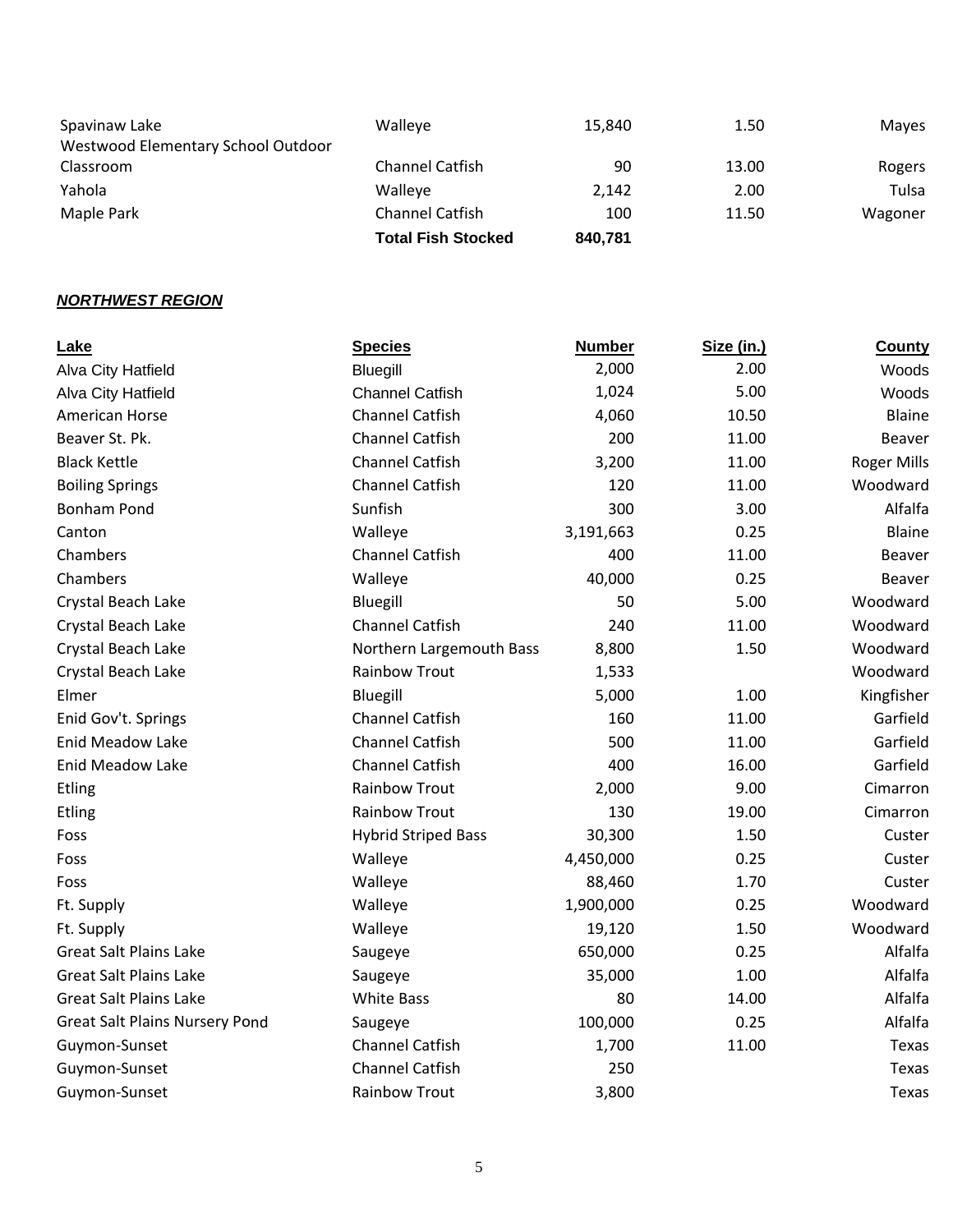| Sand Creek             | White Bass                | 5          | 14.00 | Alfalfa            |
|------------------------|---------------------------|------------|-------|--------------------|
| <b>Spring Creek</b>    | <b>Channel Catfish</b>    | 1,600      | 11.00 | <b>Roger Mills</b> |
| Vincent                | <b>Channel Catfish</b>    | 6,144      | 10.50 | <b>Ellis</b>       |
| Vincent                | Northern Largemouth Bass  | 16,000     | 1.50  | <b>Ellis</b>       |
| Watonga                | <b>Channel Catfish</b>    | 275        | 10.00 | Blaine             |
| Watonga                | <b>Rainbow Trout</b>      | 10,715     | 9.00  | Blaine             |
| Watonga                | <b>Rainbow Trout</b>      | 522        | 19.00 | Blaine             |
| Woodward Ag. Exp. Lake | <b>Channel Catfish</b>    | 800        | 11.00 | Woodward           |
| Skipout                | <b>Channel Catfish</b>    | 1,870      | 11.00 | <b>Roger Mills</b> |
|                        | <b>Total Fish Stocked</b> | 10,578,421 |       |                    |

#### *SOUTH CENTRAL REGION*

| Lake                        | <b>Species</b>            | <b>Number</b> | Size (in.) | County   |
|-----------------------------|---------------------------|---------------|------------|----------|
| Arbuckle                    | Florida Largemouth Bass   | 180,092       | 1.50       | Murray   |
| Ardmore City                | Florida Largemouth Bass   | 4,440         | 3.00       | Carter   |
| Bell Creek-Tishomingo NWR   | Northern Largemouth Bass  | 1,000         | 3.00       | Johnston |
| Big 5 Fishing Clinic        | <b>Channel Catfish</b>    | 200           | 12.00      | Marshall |
| Big 5 Fishing Clinic        | <b>Hybrid Sunfish</b>     | 600           | 6.00       | Marshall |
| <b>Blue River</b>           | <b>Channel Catfish</b>    | 5,294         | 11.50      | Johnston |
| <b>Blue River</b>           | <b>Channel Catfish</b>    | 5,839         | 12.00      | Johnston |
| <b>Blue River</b>           | <b>Channel Catfish</b>    | 5,650         | 13.00      | Johnston |
| <b>Blue River</b>           | <b>Rainbow Trout</b>      | 22,218        | 9.00       | Johnston |
| <b>Blue River</b>           | <b>Rainbow Trout</b>      | 32,356        | 11.00      | Johnston |
| <b>Blue River</b>           | <b>Rainbow Trout</b>      | 2,535         | 14.00      | Johnston |
| <b>Blue River</b>           | <b>Rainbow Trout</b>      | 958           | 19.00      | Johnston |
| Bobcat Gulch-Tishomingo NWR | Northern Largemouth Bass  | 500           | 3.00       | Johnston |
| Coalgate City               | Northern Largemouth Bass  | 3,608         | 2.00       | Coal     |
| Dicks Pond-Tishomingo NWR   | <b>Channel Catfish</b>    | 250           | 10.00      | Johnston |
| <b>Durant Lake</b>          | Florida Largemouth Bass   | 30,502        | 1.50       | Bryan    |
| Durant Lake                 | Florida Largemouth Bass   | 55            | 14.00      | Bryan    |
| <b>Healdton City Lake</b>   | Saugeye                   | 18,600        | 1.50       | Carter   |
| Jean Neustadt               | Saugeye                   | 23,232        | 1.50       | Carter   |
| Madill City                 | <b>Channel Catfish</b>    | 920           | 11.00      | Marshall |
| Marietta Falconhead         | <b>Channel Catfish</b>    | 100           | 12.00      | Love     |
| McAdams Pond-Tishomingo NWR | Northern Largemouth Bass  | 500           | 3.00       | Johnston |
| McGee Creek                 | Florida Largemouth Bass   | 381,129       | 1.50       | Atoka    |
| Mountain Lake               | Florida Largemouth Bass   | 21,001        | 1.50       | Carter   |
| <b>Scott King</b>           | Florida Largemouth Bass   | 24,969        | 1.50       | Carter   |
| Veterans                    | Florida Largemouth Bass   | 6,446         | 1.50       | Murray   |
| Wintersmith Park            | <b>Channel Catfish</b>    | 520           | 11.00      | Pontotoc |
|                             | <b>Total Fish Stocked</b> | 773,514       |            |          |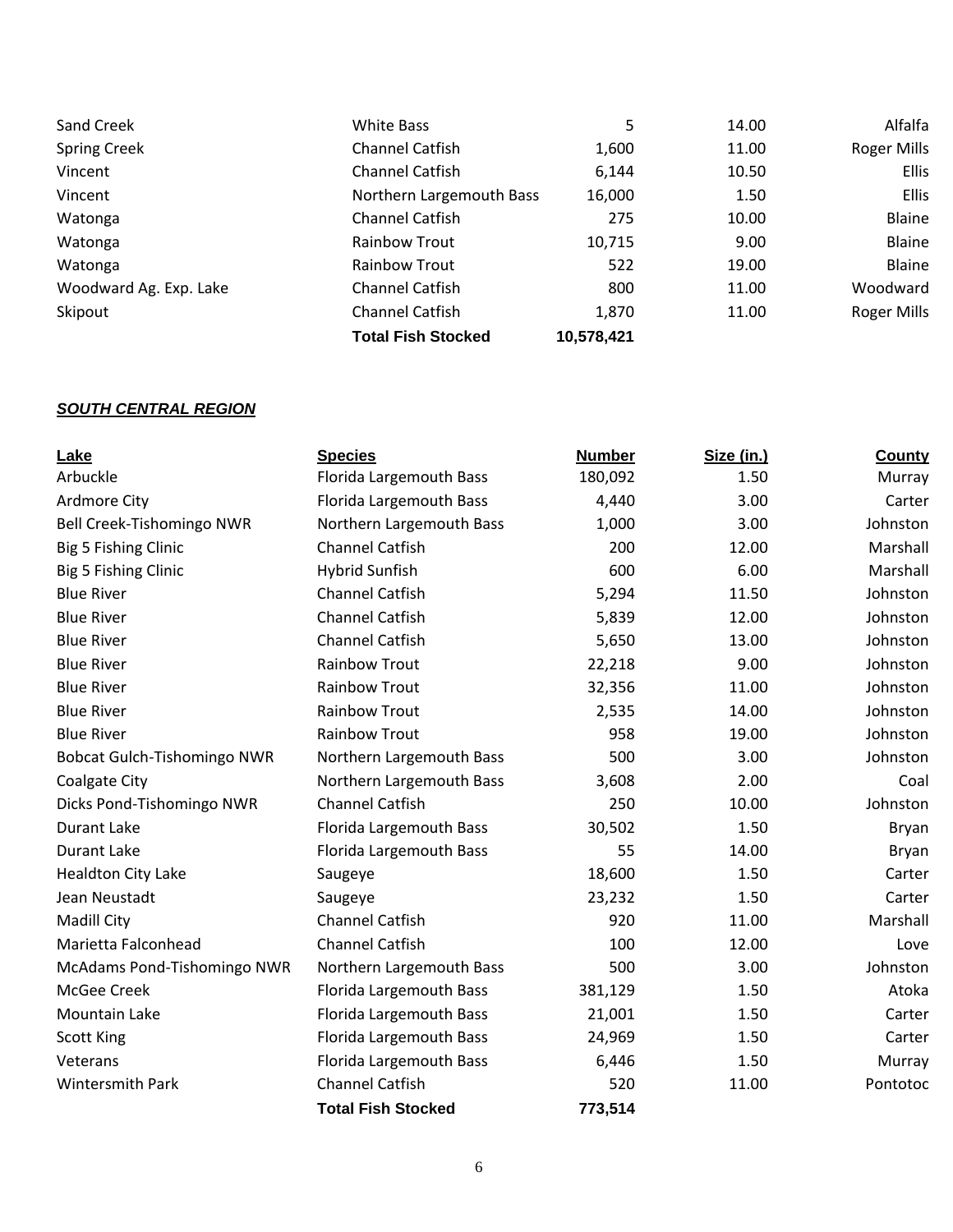## *SOUTHEAST REGION*

| Lake                        | <b>Species</b>             | <b>Number</b> | Size (in.) | <b>County</b> |
|-----------------------------|----------------------------|---------------|------------|---------------|
| <b>Boney Ridge USFS</b>     | <b>Channel Catfish</b>     | 300           | 9.00       | Leflore       |
| <b>Boswell State Park</b>   | <b>Channel Catfish</b>     | 720           | 11.00      | Choctaw       |
| <b>Brock Lake</b>           | <b>Channel Catfish</b>     | 400           | 9.00       | McCurtain     |
| C-48 USFS                   | <b>Channel Catfish</b>     | 100           | 9.00       | McCurtain     |
| Carlton                     | Channel Catfish            | 2,083         | 9.00       | Latimer       |
| Cedar                       | Florida Largemouth Bass    | 7,800         | 1.50       | Leflore       |
| Cedar                       | <b>Channel Catfish</b>     | 3,401         | 9.00       | Leflore       |
| Clayton                     | <b>Channel Catfish</b>     | 3,009         | 9.00       | Pushmataha    |
| Coon Creek                  | Channel Catfish            | 1,263         | 9.00       | Latimer       |
| Crooked Branch              | <b>Channel Catfish</b>     | 682           | 9.00       | Leflore       |
| <b>Fourche Maline River</b> | <b>Rainbow Trout</b>       | 6,246         | 9.00       | Latimer       |
| <b>Fourche Maline River</b> | <b>Rainbow Trout</b>       | 237           | 14.00      | Latimer       |
| Hugo                        | Florida Largemouth Bass    | 20,007        | 1.50       | Choctaw       |
| Hugo COE Pond               | Channel Catfish            | 200           | 12.00      | Choctaw       |
| Hugo COE Pond               | <b>Hybrid Sunfish</b>      | 200           | 6.00       | Choctaw       |
| Hunter Pool                 | Channel Catfish            | 500           | 9.00       | McCurtain     |
| <b>James Collins WMA</b>    | <b>Channel Catfish</b>     | 810           | 9.00       | Pittsburg     |
| Kulli USFS                  | <b>Channel Catfish</b>     | 280           | 9.00       | McCurtain     |
| Midway USFS                 | <b>Channel Catfish</b>     | 100           | 9.00       | McCurtain     |
| Mt. Fork River              | <b>Brown Trout</b>         | 3,704         | 7.00       | McCurtain     |
| Mt. Fork River              | <b>Rainbow Trout</b>       | 65,497        | 9.00       | McCurtain     |
| Mt. Fork River              | <b>Rainbow Trout</b>       | 24,549        | 11.00      | McCurtain     |
| Mt. Fork River              | <b>Rainbow Trout</b>       | 604           | 14.00      | McCurtain     |
| Mt. Fork River              | <b>Rainbow Trout</b>       | 1,998         | 19.00      | McCurtain     |
| Nanih Waiya                 | <b>Channel Catfish</b>     | 5,422         | 9.00       | Pushmataha    |
| Nanih Waiya                 | <b>Triploid Grass Carp</b> | 1,200         | 12.00      | Pushmataha    |
| Ozzie Cobb                  | <b>Channel Catfish</b>     | 5,040         | 9.00       | Pushmataha    |
| Pushmataha WMA              | <b>Channel Catfish</b>     | 112           | 9.00       | Pushmataha    |
| Raymond Gary                | Florida Largemouth Bass    | 23,733        | 1.50       | Choctaw       |
| Raymond Gary                | Channel Catfish            | 10,521        | 9.00       | Choctaw       |
| Sardis                      | Florida Largemouth Bass    | 180,252       | 1.50       | Pushmataha    |
| Schooler                    | Channel Catfish            | 1,404         | 9.00       | Choctaw       |
| Shale Pit Pond              | Channel Catfish            | 101           | 9.00       | Leflore       |
| State Vet Hosp.             | <b>Channel Catfish</b>     | 200           | 12.00      | Latimer       |
| <b>Teal Lake USFS</b>       | <b>Channel Catfish</b>     | 680           | 9.00       | McCurtain     |
| Three Rivers WMA Ponds      | Channel Catfish            | 352           | 9.00       | McCurtain     |
| Wayne Wallace               | Channel Catfish            | 3,883         | 9.00       | Latimer       |
|                             | <b>Total Fish Stocked</b>  | 377,590       |            |               |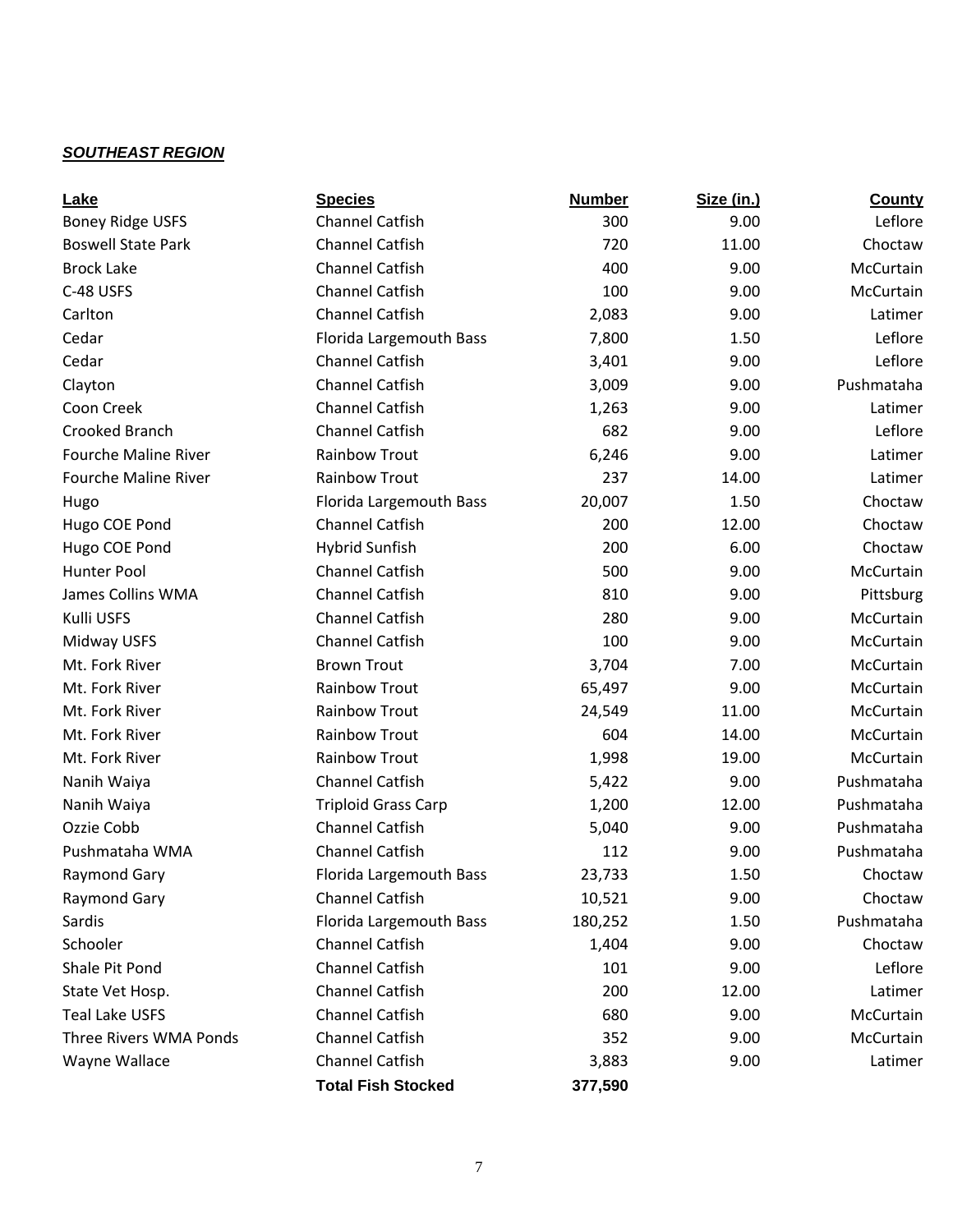## *SOUTHWEST REGION*

| Lake                              | <b>Species</b>             | <b>Number</b> | Size (in.) | <b>County</b> |
|-----------------------------------|----------------------------|---------------|------------|---------------|
| Adams                             | <b>Channel Catfish</b>     | 270           | 11.00      | Washita       |
| <b>Altus City</b>                 | <b>Channel Catfish</b>     | 2,800         | 11.00      | Jackson       |
| Burtschi                          | <b>Channel Catfish</b>     | 900           | 10.50      | Grady         |
| <b>Cameron Pond</b>               | <b>Channel Catfish</b>     | 200           | 12.00      | Comanche      |
| <b>Cyril Pond</b>                 | <b>Channel Catfish</b>     | 200           | 12.00      | Caddo         |
| Ellsworth                         | Saugeye                    | 56,510        | 1.70       | Comanche      |
| <b>Fletcher Pond</b>              | <b>Channel Catfish</b>     | 200           | 12.00      | Comanche      |
| Ft. Cobb                          | <b>Channel Catfish</b>     | 31,200        | 6.00       | Caddo         |
| Ft. Cobb                          | <b>Channel Catfish</b>     | 2,490         | 13.00      | Caddo         |
| Ft. Cobb                          | <b>Hybrid Striped Bass</b> | 32,832        | 1.50       | Caddo         |
| Ft. Cobb                          | <b>Hybrid Striped Bass</b> | 9,724         | 1.70       | Caddo         |
| Ft. Cobb                          | Saugeye                    | 41,015        | 1.60       | Caddo         |
| Ft. Sill Ponds                    | <b>Channel Catfish</b>     | 20,000        | 6.00       | Comanche      |
| Ft. Sill Ponds                    | <b>Channel Catfish</b>     | 4,000         | 10.00      | Comanche      |
| Ft. Sill Ponds                    | <b>Channel Catfish</b>     | 4,000         | 11.00      | Comanche      |
| Ft. Sill Ponds                    | <b>Channel Catfish</b>     | 300           | 12.00      | Comanche      |
| Ft. Sill Ponds                    | <b>Channel Catfish</b>     | 2,000         | 13.00      | Comanche      |
| Geronimo                          | <b>Channel Catfish</b>     | 225           | 12.00      | Comanche      |
| Gondola                           | <b>Channel Catfish</b>     | 200           | 12.00      | Comanche      |
| Hall                              | <b>Channel Catfish</b>     | 180           | 11.00      | Harmon        |
| Helen                             | <b>Channel Catfish</b>     | 1,200         | 12.00      | Comanche      |
| Humphreys                         | Saugeye                    | 14,260        | 1.50       | Stephens      |
| Hunter Park/Kiowa                 | <b>Channel Catfish</b>     | 500           | 11.00      | Kiowa         |
| Lawtonka                          | <b>Channel Catfish</b>     | 4,810         | 13.00      | Comanche      |
| Liberty                           | <b>Channel Catfish</b>     | 300           | 12.00      | Comanche      |
| McArthur School Pond              | <b>Channel Catfish</b>     | 100           | 12.00      | Comanche      |
| <b>Medicine Creek</b>             | <b>Channel Catfish</b>     | 200           | 12.00      | Comanche      |
| Park Lane                         | <b>Channel Catfish</b>     | 200           | 11.00      | Comanche      |
| Park Lane                         | <b>Channel Catfish</b>     | 100           | 12.00      | Comanche      |
| <b>Quartz Mountain State Park</b> | Rainbow Trout              | 2,589         | 9.00       | Greer         |
| <b>Quartz Mountain State Park</b> | Rainbow Trout              | 1,319         | 11.00      | Greer         |
| <b>Quartz Mountain State Park</b> | Rainbow Trout              | 1,047         | 14.00      | Greer         |
| <b>Quartz Mountain State Park</b> | Rainbow Trout              | 552           | 19.00      | Greer         |
| <b>Red Rock Pond</b>              | <b>Channel Catfish</b>     | 100           | 11.00      | Caddo         |
| Sultan Park                       | <b>Channel Catfish</b>     | 400           | 11.00      | Cotton        |
| <b>Temple City</b>                | <b>Channel Catfish</b>     | 715           | 12.00      | Cotton        |
| <b>Tom Steed</b>                  | <b>Channel Catfish</b>     | 27,300        | 6.00       | Kiowa         |
| <b>Tom Steed</b>                  | <b>Channel Catfish</b>     | 15,081        | 7.00       | Kiowa         |
| <b>Tom Steed</b>                  | Channel Catfish            | 15,000        | 9.00       | Kiowa         |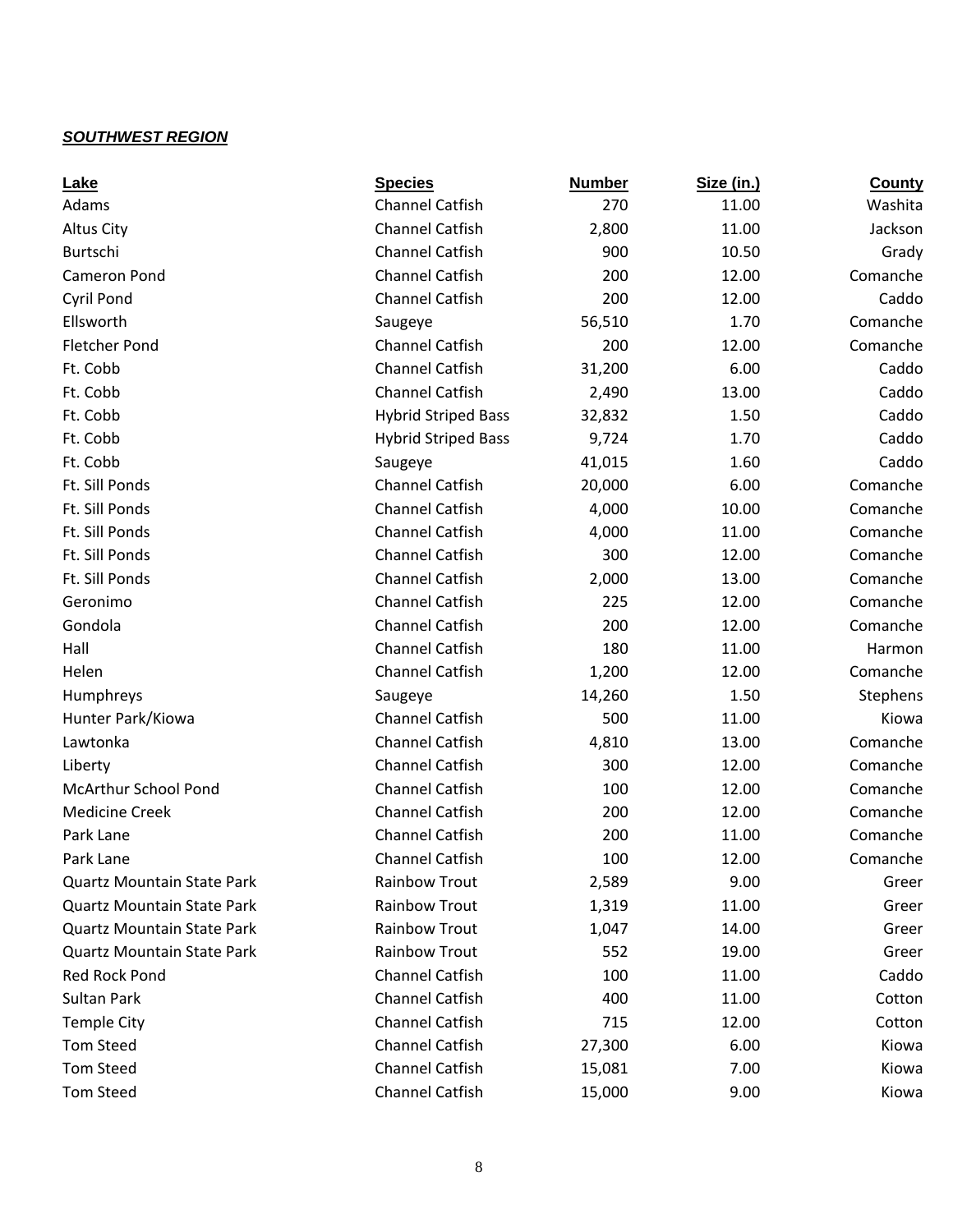| Tom Steed | <b>Channel Catfish</b>     | 2.400   | 11.00 | Kiowa            |
|-----------|----------------------------|---------|-------|------------------|
| Tom Steed | Saugeye                    | 64.470  | 1.60  | Kiowa            |
| V A Pond  | <b>Channel Catfish</b>     | 200     | 12.00 | Comanche         |
| Waurika   | <b>Hybrid Striped Bass</b> | 101.119 | 1.70  | <b>Jefferson</b> |
|           | <b>Total Fish Stocked</b>  | 463,208 |       |                  |

## *STREAMS REGION*

| Lake           | <b>Species</b>            | <b>Number</b> | Size (in.) | <b>County</b>    |
|----------------|---------------------------|---------------|------------|------------------|
| Mt. Fork River | <b>Brown Trout</b>        | 3,704         | 7.00       | <b>McCurtain</b> |
| Mt. Fork River | <b>Rainbow Trout</b>      | 65,497        | 9.00       | McCurtain        |
| Mt. Fork River | <b>Rainbow Trout</b>      | 24,549        | 11.00      | <b>McCurtain</b> |
| Mt. Fork River | <b>Rainbow Trout</b>      | 604           | 14.00      | McCurtain        |
| Mt. Fork River | <b>Rainbow Trout</b>      | 1,998         | 19.00      | McCurtain        |
|                | <b>Total Fish Stocked</b> | 96,352        |            |                  |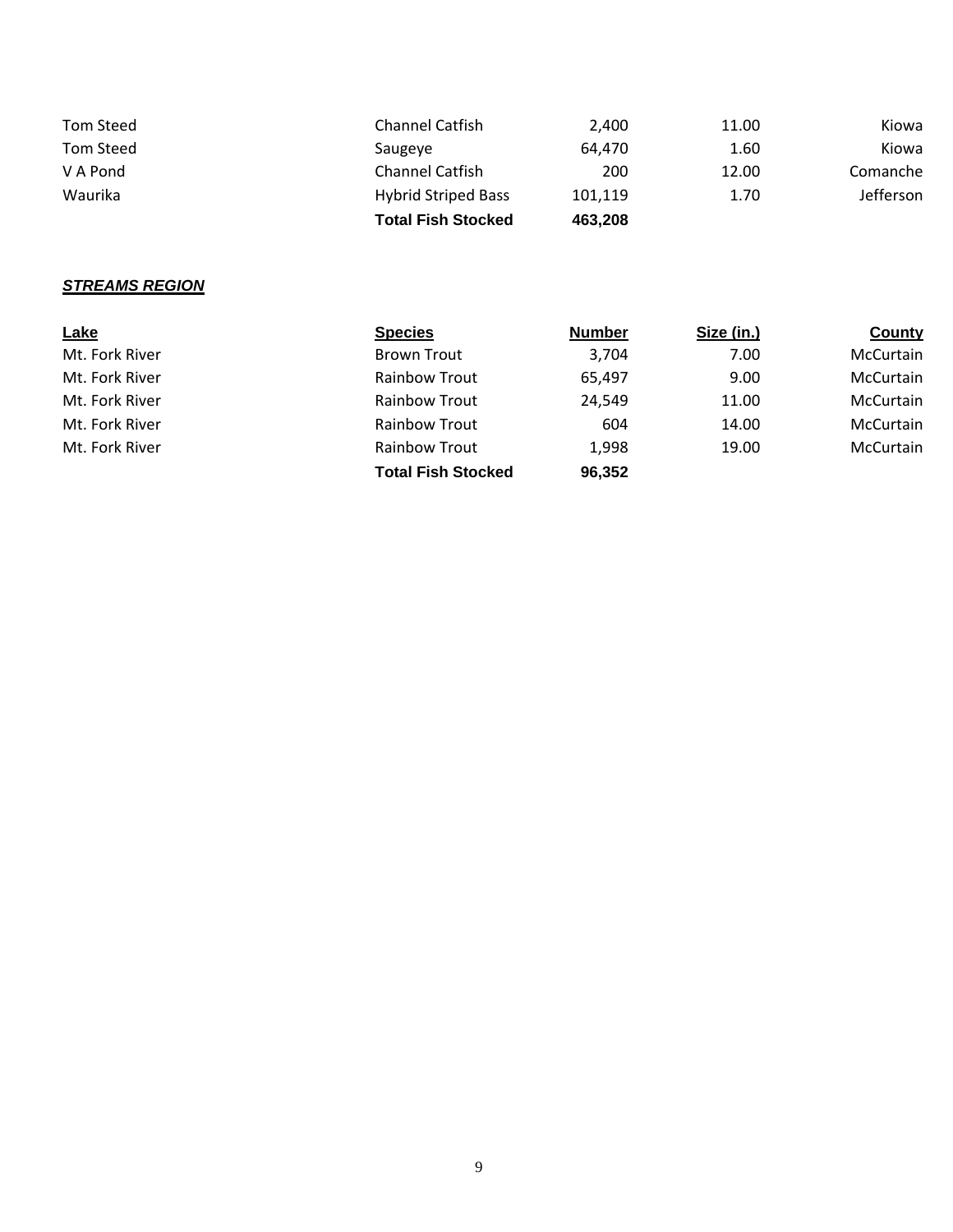## **\*\*\*THE FOLLOWING STOCKINGS ARE ALSO SHOWN IN THE REGION AND SPECIES TOTALS\*\*\***

### *H. B. PARSONS OKLAHOMA CITY PARKS DEPARTMENT*

| <b>Lake</b>                   | <b>Species</b>             | <b>Number</b> | Size (in.) | <b>County</b>   |
|-------------------------------|----------------------------|---------------|------------|-----------------|
| <b>Hefner Lake</b>            | Walleye                    | 183,000       | 1.25       | Oklahoma        |
| <b>OKC Edwards Park Pond</b>  | <b>Channel Catfish</b>     | 640           | 10.00      | <b>Oklahoma</b> |
| OKC South Lake Park Pond West | <b>Channel Catfish</b>     | 620           | 10.00      | Cleveland       |
| <b>OKC-Dolese Park Pond</b>   | <b>Rainbow Trout</b>       | 764           | 12.00      | <b>Oklahoma</b> |
| OKC-Dolese Park Pond          | Rainbow Trout              | 2,578         | 14.00      | <b>Oklahoma</b> |
| Overholser                    | <b>Hybrid Striped Bass</b> | 370,290       | 1.25       | <b>Oklahoma</b> |
|                               | <b>Total Fish Stocked</b>  | 557,892       |            |                 |

#### *TISHOMINGO NATIONAL FISH HATCHERY*

| Lake                                     | <b>Species</b>            | <b>Number</b> | Size (in.) | <b>County</b> |
|------------------------------------------|---------------------------|---------------|------------|---------------|
| Bell Creek-Tishomingo NWR                | Northern Largemouth Bass  | 1,000         | 3.00       | Johnston      |
| <b>Blue River</b>                        | <b>Channel Catfish</b>    | 5,294         | 11.50      | Johnston      |
| Bobcat Gulch-Tishomingo NWR              | Northern Largemouth Bass  | 500           | 3.00       | Johnston      |
| Broken Arrow Fishing Derby-Optimist Club | Channel Catfish           | 510           | 13.00      | Tulsa         |
| Dicks Pond-Tishomingo NWR                | Channel Catfish           | 250           | 10.00      | Johnston      |
| Eufaula                                  | Paddlefish                | 5,936         | 12.00      | Pittsburg     |
| Eufaula                                  | Paddlefish                | 1,289         | 13.00      | Pittsburg     |
| Eufaula                                  | Paddlefish                | 1,444         | 15.00      | Pittsburg     |
| Eufaula                                  | Paddlefish                | 490           | 19.00      | Pittsburg     |
| Eufaula                                  | Paddlefish                | 47            | 24.00      | Pittsburg     |
| Ft. Cobb                                 | Channel Catfish           | 31,200        | 6.00       | Caddo         |
| Ft. Sill Ponds                           | Channel Catfish           | 20,000        | 6.00       | Comanche      |
| Ft. Sill Ponds                           | <b>Channel Catfish</b>    | 4,000         | 10.00      | Comanche      |
| Ft. Sill Ponds                           | Channel Catfish           | 4,000         | 11.00      | Comanche      |
| Ft. Sill Ponds                           | <b>Channel Catfish</b>    | 2,000         | 13.00      | Comanche      |
| McAdams Pond-Tishomingo NWR              | Northern Largemouth Bass  | 500           | 3.00       | Johnston      |
| <b>Seminole Nation</b>                   | Channel Catfish           | 807           | 12.00      | Seminole      |
| <b>Tom Steed</b>                         | Channel Catfish           | 27,300        | 6.00       | Kiowa         |
| <b>Tom Steed</b>                         | Channel Catfish           | 15,081        | 7.00       | Kiowa         |
| Westwood Elementary School Outdoor       |                           |               |            |               |
| Classroom                                | Channel Catfish           | 90            | 13.00      | Rogers        |
|                                          | <b>Total Fish Stocked</b> | 121,738       |            |               |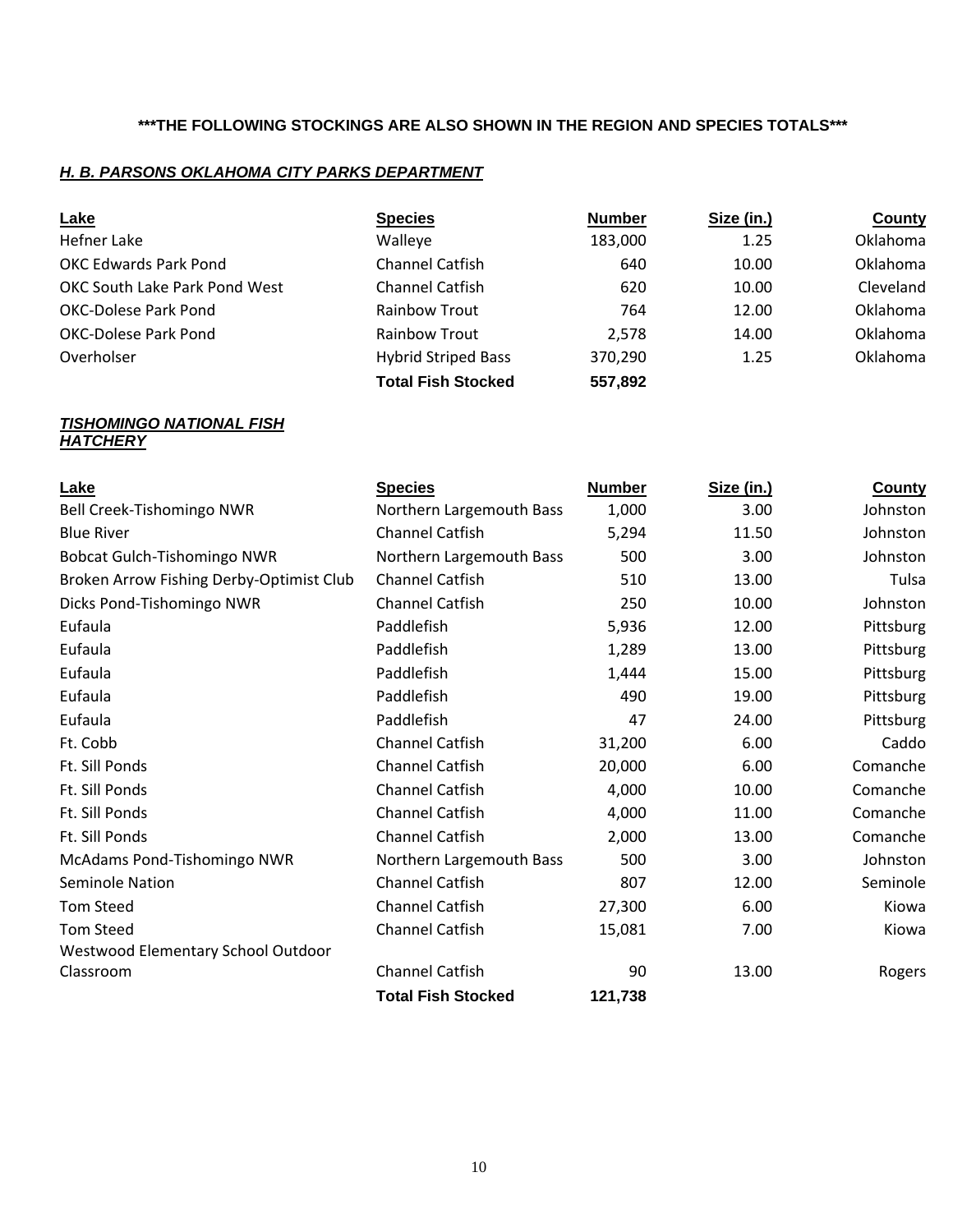## **\*\*\*THE FOLLOWING STOCKINGS ARE ALSO SHOWN IN THE REGION AND SPECIES TOTALS\*\*\***

#### *OTHERS*

| <b>Lake</b>              | <b>Species</b>            | <b>Number</b> | Size (in.) | County    | <b>Stocked By</b> |
|--------------------------|---------------------------|---------------|------------|-----------|-------------------|
| <b>Enid Meadow Lake</b>  | Channel Catfish           | 400           | 16.00      | Garfield  | City of Enid      |
| Guymon-Sunset            | Channel Catfish           | 250           |            | Texas     | City of Guymon    |
| Guymon-Sunset            | <b>Rainbow Trout</b>      | 3,800         |            | Texas     | City of Guymon    |
| Moore Little River North | Channel Catfish           | 200           | 17.00      | Cleveland | City of Moore     |
| Moore Little River South | <b>Channel Catfish</b>    | 400           | 17.00      | Cleveland | City of Moore     |
| Crystal Beach Lake       | <b>Rainbow Trout</b>      | 1,533         |            | Woodward  | City of Woodward  |
|                          | <b>Total Fish Stocked</b> | 6,583         |            |           |                   |

#### **STOCKINGS BY SPECIES**

#### *BLUEGILL*

| <b>Region</b> | Lake               |                           | <b>Number</b> | Size (in.) | County     |
|---------------|--------------------|---------------------------|---------------|------------|------------|
| <b>NWR</b>    | Alva City Hatfield |                           | 2.000         | 2.00       | Woods      |
| <b>NWR</b>    | Crystal Beach Lake |                           | 50            | 5.00       | Woodward   |
| <b>NWR</b>    | Elmer              |                           | 5.000         | 1.00       | Kingfisher |
|               |                    | <b>Total Fish Stocked</b> | 7,050         |            |            |

#### **BROWN TROUT**

| <b>Region</b>  | <u>Lake</u>    |                           | <b>Number</b> | Size (in.) | County    |
|----------------|----------------|---------------------------|---------------|------------|-----------|
| <b>Streams</b> | Illinois River |                           | 14.599        | 6.00       | Seguovah  |
| <b>Streams</b> | Illinois River |                           | 4.810         | 11.00      | Seguovah  |
| <b>Streams</b> | Mt. Fork River |                           | 3.704         | 7.00       | McCurtain |
|                |                | <b>Total Fish Stocked</b> | 23,113        |            |           |

#### *CHANNEL CATFISH*

| <b>Region</b>  | <b>Lake</b>              | <b>Number</b> | Size (in.) | <b>County</b>   |
|----------------|--------------------------|---------------|------------|-----------------|
| <b>CR-West</b> | 1st South Baptist Church | 100           | 12.00      | <b>Oklahoma</b> |
| ECR            | <b>Adair State Park</b>  | 900           | 11.20      | Adair           |
| <b>SWR</b>     | Adams                    | 270           | 11.00      | Washita         |
| <b>SWR</b>     | Altus City               | 2,800         | 11.00      | Jackson         |
| <b>NWR</b>     | Alva City Hatfield       | 1,024         | 5.00       | Woods           |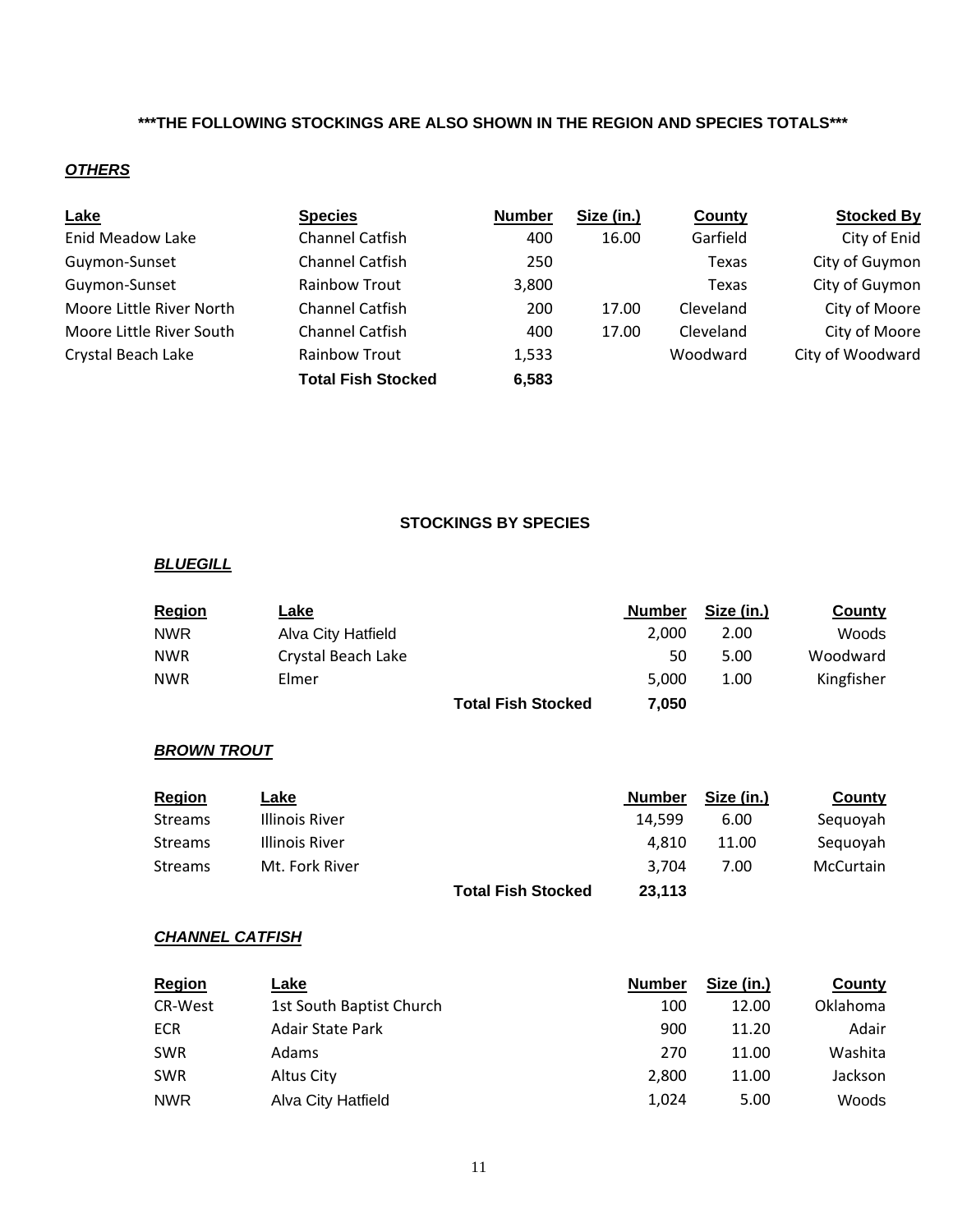| <b>NWR</b>     | American Horse                           | 4,060  | 10.50 | <b>Blaine</b>      |
|----------------|------------------------------------------|--------|-------|--------------------|
| <b>NWR</b>     | Beaver St. Pk.                           | 200    | 11.00 | Beaver             |
| <b>CR-East</b> | <b>Beggs City</b>                        | 4,573  | 7.00  | Okmulgee           |
| <b>SCR</b>     | Big 5 Fishing Clinic                     | 200    | 12.00 | Marshall           |
| <b>NWR</b>     | <b>Black Kettle</b>                      | 3,200  | 11.00 | <b>Roger Mills</b> |
| <b>SCR</b>     | <b>Blue River</b>                        | 5,294  | 11.50 | Johnston           |
| <b>SCR</b>     | <b>Blue River</b>                        | 5,839  | 12.00 | Johnston           |
| <b>SCR</b>     | <b>Blue River</b>                        | 5,650  | 13.00 | Johnston           |
| <b>NWR</b>     | <b>Boiling Springs</b>                   | 120    | 11.00 | Woodward           |
| <b>SER</b>     | <b>Boney Ridge USFS</b>                  | 300    | 9.00  | Leflore            |
| <b>SER</b>     | <b>Boswell State Park</b>                | 720    | 11.00 | Choctaw            |
| <b>SER</b>     | <b>Brock Lake</b>                        | 400    | 9.00  | McCurtain          |
| <b>NER</b>     | Broken Arrow Fishing Derby-Optimist Club | 510    | 13.00 | Tulsa              |
| <b>SWR</b>     | Burtschi                                 | 900    | 10.50 | Grady              |
| <b>SER</b>     | C-48 USFS                                | 100    | 9.00  | McCurtain          |
| <b>SWR</b>     | Cameron Pond                             | 200    | 12.00 | Comanche           |
| <b>SER</b>     | Carlton                                  | 2,083  | 9.00  | Latimer            |
| <b>SER</b>     | Cedar                                    | 3,401  | 9.00  | Leflore            |
| <b>NWR</b>     | Chambers                                 | 400    | 11.00 | Beaver             |
| <b>ECR</b>     | <b>Cherokee Nation</b>                   | 400    | 11.50 | Cherokee           |
| CR-West        | Choctaw-Ten Acre                         | 800    | 11.00 | Oklahoma           |
| CR-West        | Choctaw-Ten Acre                         | 400    | 12.00 | Oklahoma           |
| <b>NER</b>     | Chouteau Bridge Pond                     | 530    | 11.00 | Wagoner            |
| <b>SER</b>     | Clayton                                  | 3,009  | 9.00  | Pushmataha         |
| <b>SER</b>     | Coon Creek                               | 1,263  | 9.00  | Latimer            |
| <b>NER</b>     | Copan                                    | 700    | 11.00 | Latimer            |
| <b>SER</b>     | Crooked Branch                           | 682    | 9.00  | Leflore            |
| <b>NWR</b>     | Crystal Beach Lake                       | 240    | 11.00 | Woodward           |
| <b>NCR</b>     | Cushing H S Pond                         | 200    | 12.00 | Payne              |
| <b>SWR</b>     | Cyril Pond                               | 200    | 12.00 | Caddo              |
| CR-West        | Dahlgren                                 | 820    | 11.00 | Cleveland          |
| <b>NER</b>     | Dale Zachary                             | 650    | 11.50 | Wagoner            |
| CR-West        | Del City-Eagle Lake                      | 1,200  | 10.50 | Oklahoma           |
| CR-West        | Del City-Eagle Lake                      | 400    | 11.00 | Oklahoma           |
| <b>SCR</b>     | Dicks Pond-Tishomingo NWR                | 250    | 10.00 | Johnston           |
| CR-West        | Edmond-Bickham & Rudkin                  | 800    | 10.50 | Oklahoma           |
| <b>NWR</b>     | Enid Gov't. Springs                      | 160    | 11.00 | Garfield           |
| <b>NWR</b>     | Enid Meadow Lake                         | 500    | 11.00 | Garfield           |
| <b>NWR</b>     | <b>Enid Meadow Lake</b>                  | 400    | 16.00 | Garfield           |
| <b>SWR</b>     | <b>Fletcher Pond</b>                     | 200    | 12.00 | Comanche           |
| <b>SWR</b>     | Ft. Cobb                                 | 31,200 | 6.00  | Caddo              |
| <b>SWR</b>     | Ft. Cobb                                 | 2,490  | 13.00 | Caddo              |
| <b>SWR</b>     | Ft. Sill Ponds                           | 20,000 | 6.00  | Comanche           |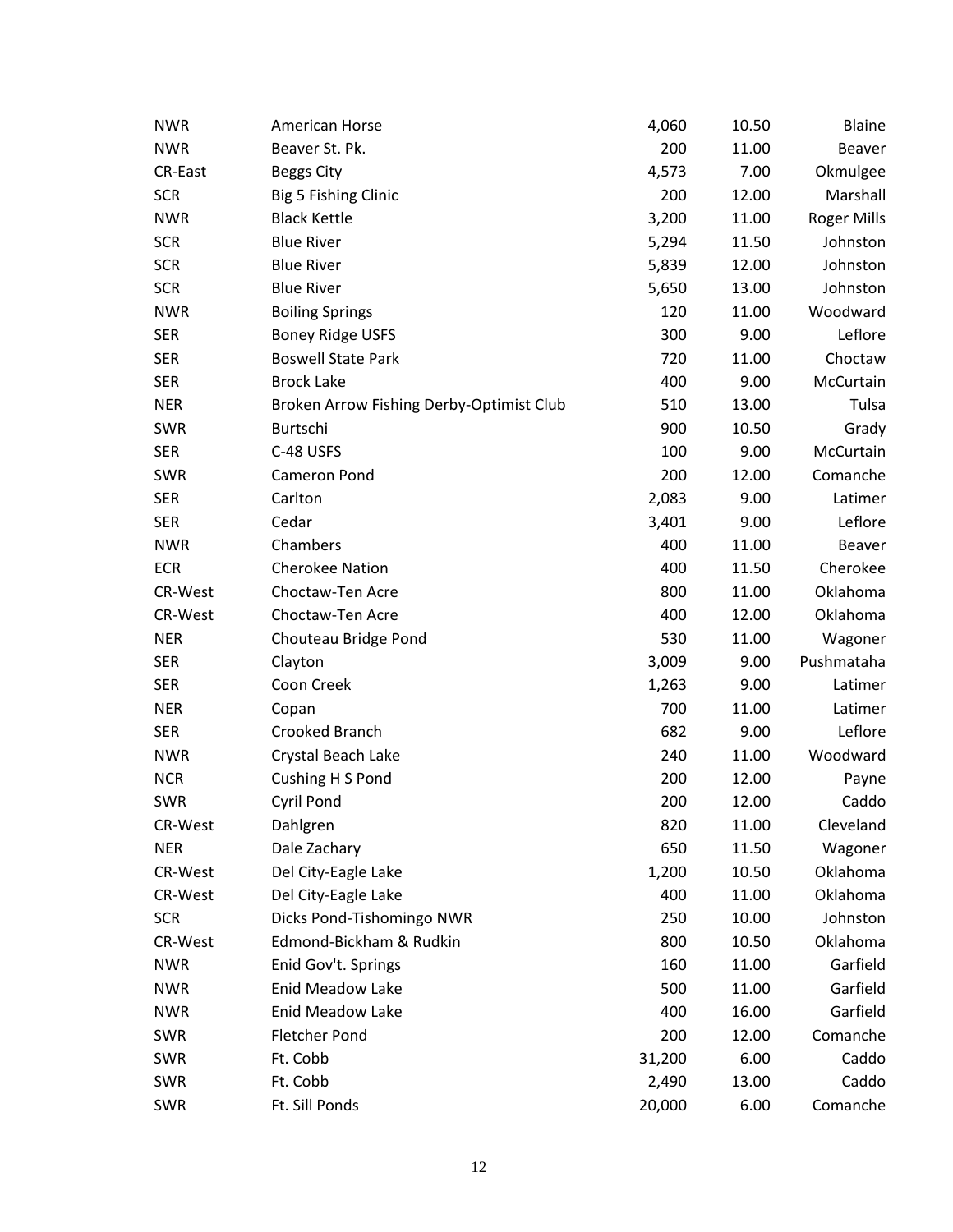| <b>SWR</b> | Ft. Sill Ponds               | 4,000  | 10.00 | Comanche  |
|------------|------------------------------|--------|-------|-----------|
| <b>SWR</b> | Ft. Sill Ponds               | 4,000  | 11.00 | Comanche  |
| <b>SWR</b> | Ft. Sill Ponds               | 300    | 12.00 | Comanche  |
| <b>SWR</b> | Ft. Sill Ponds               | 2,000  | 13.00 | Comanche  |
| <b>NER</b> | G Horany                     | 900    | 6.00  | Creek     |
| <b>SWR</b> | Geronimo                     | 225    | 12.00 | Comanche  |
| <b>SWR</b> | Gondola                      | 200    | 12.00 | Comanche  |
| <b>ECR</b> | <b>Greenleaf Pond</b>        | 200    | 11.50 | Muskogee  |
| CR-West    | <b>Guthrie Highland Park</b> | 100    | 12.00 | Logan     |
| <b>NWR</b> | Guymon-Sunset                | 1,700  | 11.00 | Texas     |
| <b>NWR</b> | Guymon-Sunset                | 250    |       | Texas     |
| <b>SWR</b> | Hall                         | 180    | 11.00 | Harmon    |
| <b>SWR</b> | Helen                        | 1,200  | 12.00 | Comanche  |
| <b>ECR</b> | Honor Heights Park           | 200    | 11.50 | Muskogee  |
| <b>SER</b> | Hugo COE Pond                | 200    | 12.00 | Choctaw   |
| <b>SWR</b> | Hunter Park/Kiowa            | 500    | 11.00 | Kiowa     |
| <b>SER</b> | Hunter Pool                  | 500    | 9.00  | McCurtain |
| <b>SER</b> | James Collins WMA            | 810    | 9.00  | Pittsburg |
| CR-West    | Jones-Battey Mulhausen Park  | 800    | 10.50 | Oklahoma  |
| <b>ECR</b> | Kids Fish Out                | 100    | 11.00 | McIntosh  |
| <b>SER</b> | Kulli USFS                   | 280    | 9.00  | McCurtain |
| <b>NER</b> | Larry Lake                   | 300    | 6.00  | Tulsa     |
| <b>SWR</b> | Lawtonka                     | 4,810  | 13.00 | Comanche  |
| CR-West    | Lexington WMA                | 400    | 11.00 | Cleveland |
| <b>SWR</b> | Liberty                      | 300    | 12.00 | Comanche  |
| <b>SCR</b> | Madill City                  | 920    | 11.00 | Marshall  |
| <b>NER</b> | Maple Park                   | 100    | 11.50 | Wagoner   |
| <b>NER</b> | Maple Park                   | 100    | 12.00 | Wagoner   |
| <b>SCR</b> | Marietta Falconhead          | 100    | 12.00 | Love      |
| <b>NCR</b> | <b>Marland Mansion</b>       | 200    | 12.00 | Kay       |
| <b>SWR</b> | McArthur School Pond         | 100    | 12.00 | Comanche  |
| <b>SWR</b> | <b>Medicine Creek</b>        | 200    | 12.00 | Comanche  |
| CR-East    | <b>Meeker City</b>           | 10,000 | 7.00  | Lincoln   |
| <b>NER</b> | Metcalf                      | 350    | 6.00  | Tulsa     |
| <b>SER</b> | Midway USFS                  | 100    | 9.00  | McCurtain |
| CR-West    | Midwest City-Solder Creek    | 250    | 12.00 | Oklahoma  |
| CR-West    | Moore Little River North     | 100    | 12.00 | Cleveland |
| CR-West    | Moore Little River North     | 50     | 15.00 | Cleveland |
| CR-West    | Moore Little River North     | 200    | 17.00 | Cleveland |
| CR-West    | Moore Little River South     | 100    | 12.00 | Cleveland |
| CR-West    | Moore Little River South     | 85     | 15.00 | Cleveland |
| CR-West    | Moore Little River South     | 400    | 17.00 | Cleveland |
| CR-West    | Moore Little River-South     | 226    | 10.50 | Cleveland |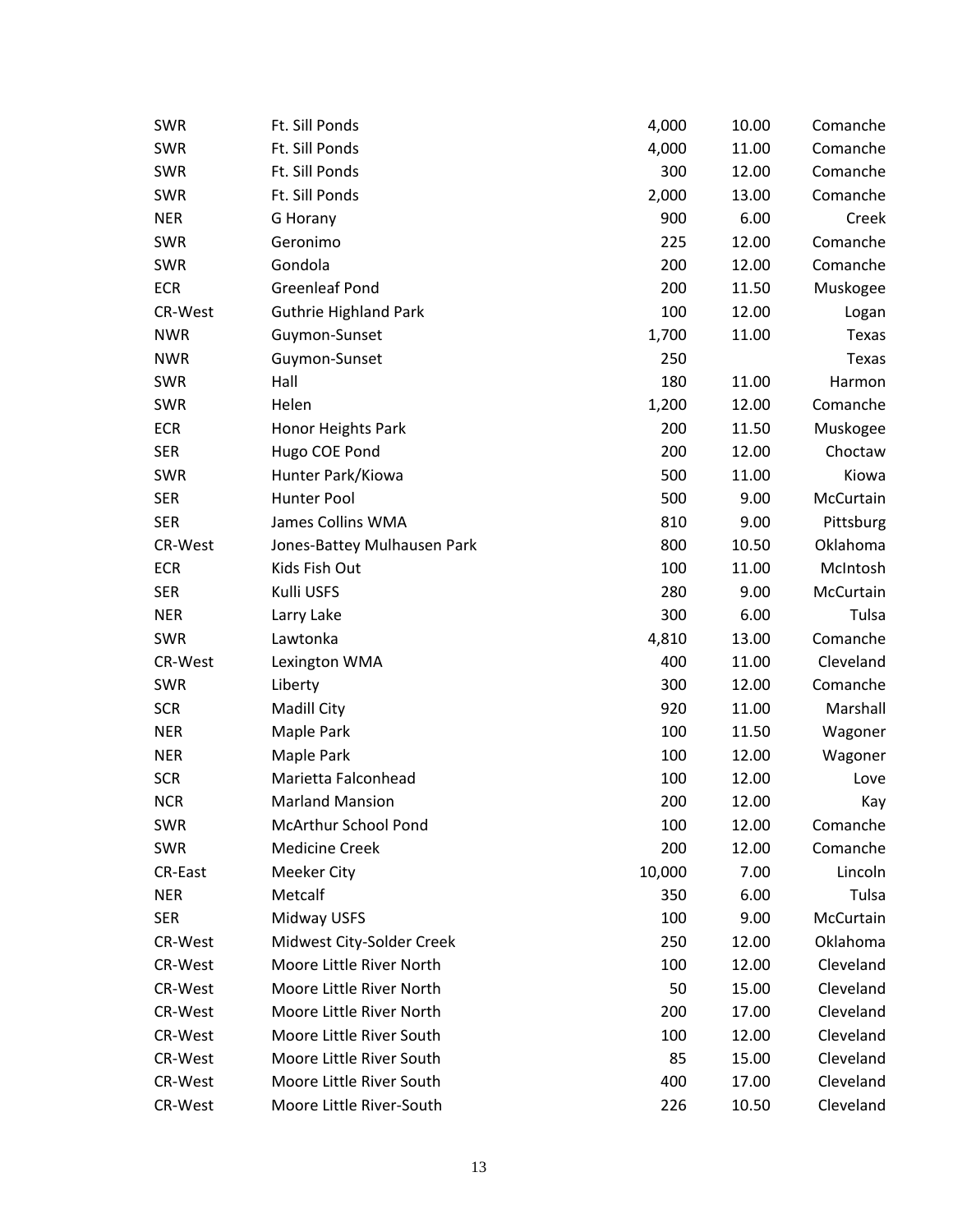| CR-West        | Moore-Buck Thomas                     | 100    | 11.00 | Oklahoma           |
|----------------|---------------------------------------|--------|-------|--------------------|
| <b>NER</b>     | $MS-6$                                | 225    | 6.00  | Tulsa              |
| <b>ECR</b>     | Muldrow                               | 1,000  | 10.50 | Sequoyah           |
| CR-West        | Mustang Creek Elem. Outdoor Classroom | 50     | 12.00 | Canadian           |
| CR-West        | Mustang-Wildhorse Park                | 500    | 11.00 | Canadian           |
| <b>SER</b>     | Nanih Waiya                           | 5,422  | 9.00  | Pushmataha         |
| <b>NER</b>     | <b>Natural Falls State Park</b>       | 400    | 11.50 | Delaware           |
| CR-West        | Norman-Griffin Park Pond              | 492    | 11.00 | Cleveland          |
| <b>CR-West</b> | Norman-Griffin Park Pond              | 85     | 15.00 | Cleveland          |
| CR-West        | Norman-Sutton Wildnersess Area        | 568    | 11.00 | Cleveland          |
| CR-West        | Norman-Willow Pond                    | 512    | 11.00 | Cleveland          |
| CR-West        | <b>OKC Edwards Park Pond</b>          | 640    | 10.00 | Oklahoma           |
| <b>CR-West</b> | <b>OKC Edwards Park Pond</b>          | 450    | 12.00 | Oklahoma           |
| CR-West        | OKC South Lake Park Pond West         | 620    | 10.00 | Cleveland          |
| CR-West        | <b>OKC-Dolese Park Pond</b>           | 300    | 12.00 | Oklahoma           |
| CR-West        | OKC-Kids Lake                         | 300    | 12.00 | Oklahoma           |
| CR-East        | Okmulgee Kiddie #1                    | 743    | 12.00 | Okmulgee           |
| <b>CR-East</b> | Okmulgee Kiddie #2                    | 743    | 12.00 | Okmulgee           |
| <b>SER</b>     | Ozzie Cobb                            | 5,040  | 9.00  | Pushmataha         |
| <b>SWR</b>     | Park Lane                             | 200    | 11.00 | Comanche           |
| <b>SWR</b>     | Park Lane                             | 100    | 12.00 | Comanche           |
| <b>NCR</b>     | Perry Lake                            | 18,200 | 5.00  | Noble              |
| <b>SER</b>     | Pushmataha WMA                        | 112    | 9.00  | Pushmataha         |
| <b>SER</b>     | <b>Raymond Gary</b>                   | 10,521 | 9.00  | Choctaw            |
| <b>SWR</b>     | Red Rock Pond                         | 100    | 11.00 | Caddo              |
| <b>NER</b>     | Rockwell                              | 150    | 6.00  | Tulsa              |
| <b>SER</b>     | Schooler                              | 1,404  | 9.00  | Choctaw            |
| <b>CR-East</b> | Seminole Nation                       | 807    | 12.00 | Seminole           |
| <b>SER</b>     | Shale Pit Pond                        | 101    | 9.00  | Leflore            |
| CR-East        | Shawnee #1                            | 13,600 | 7.00  | Pottawatomie       |
| CR-East        | Shawnee #2                            | 11,900 | 7.00  | Pottawatomie       |
| CR-East        | Shawnee Clinic Pond                   | 200    | 12.00 | Pottawatomie       |
| <b>NCR</b>     | <b>Shell Creek</b>                    | 1,836  | 6.00  | Osage              |
| <b>NCR</b>     | <b>Shell Creek</b>                    | 5,696  | 7.00  | Osage              |
| <b>NWR</b>     | Skipout                               | 1,870  | 11.00 | <b>Roger Mills</b> |
| <b>NWR</b>     | <b>Spring Creek</b>                   | 1,600  | 11.00 | <b>Roger Mills</b> |
| <b>NCR</b>     | <b>Standing Bear Pond</b>             | 100    | 12.00 | Kay                |
| <b>SER</b>     | State Vet Hosp.                       | 200    | 12.00 | Latimer            |
| ecr            | <b>Stigler Golf Course</b>            | 100    | 12.00 | Haskell            |
| <b>SWR</b>     | Sultan Park                           | 400    | 11.00 | Cotton             |
| <b>ECR</b>     | Taft                                  | 3,604  | 7.00  | Muskogee           |
| <b>SER</b>     | <b>Teal Lake USFS</b>                 | 680    | 9.00  | McCurtain          |
| CR-East        | <b>Tecumseh City</b>                  | 5,080  | 7.00  | Pottawatomie       |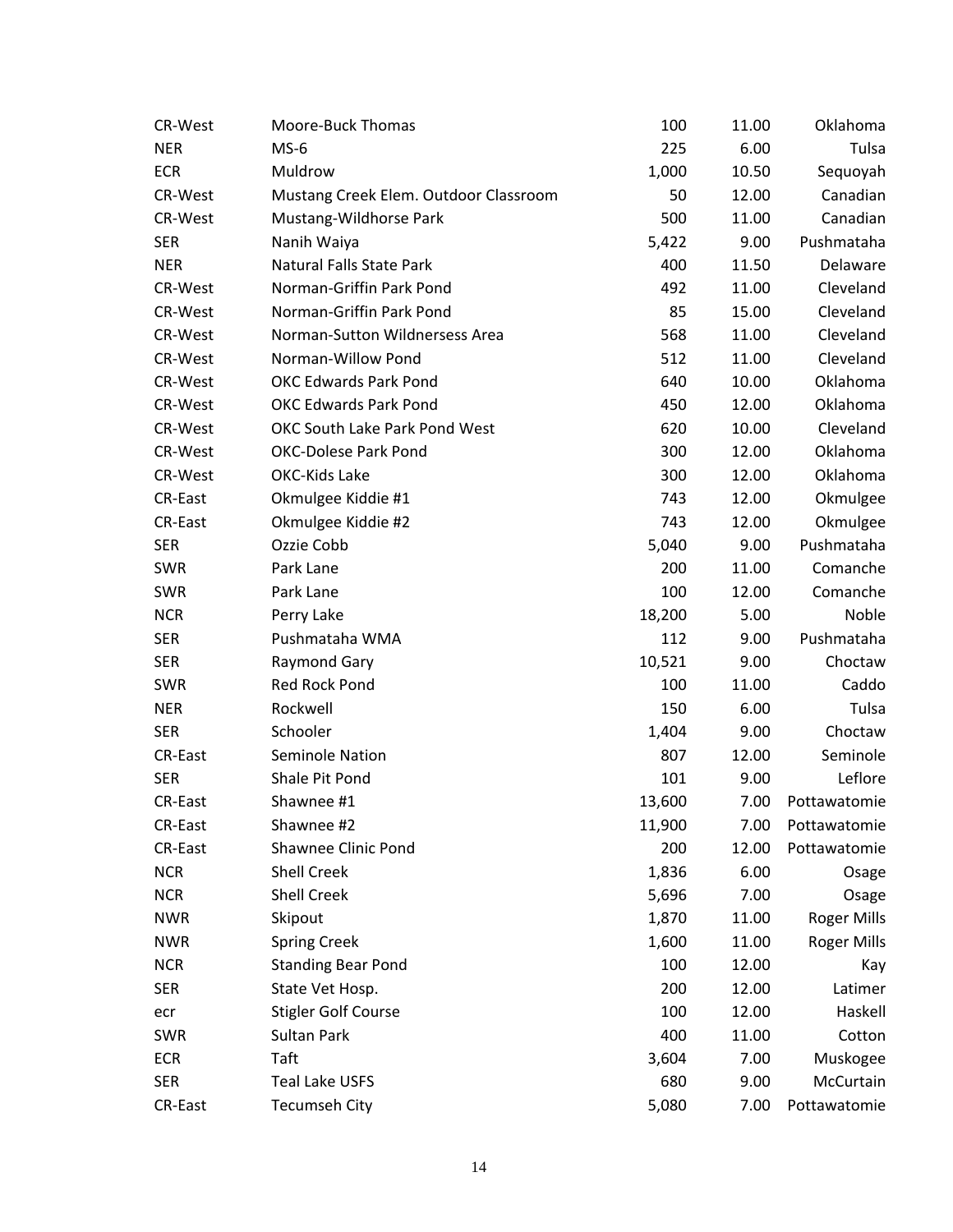| SWR            | <b>Temple City</b>                 | 715     | 12.00 | Cotton    |
|----------------|------------------------------------|---------|-------|-----------|
| <b>SER</b>     | Three Rivers WMA Ponds             | 352     | 9.00  | McCurtain |
| <b>CR-West</b> | <b>Tinker AFB Ponds</b>            | 1,356   | 10.50 | Oklahoma  |
| <b>SWR</b>     | <b>Tom Steed</b>                   | 27,300  | 6.00  | Kiowa     |
| SWR            | <b>Tom Steed</b>                   | 15,081  | 7.00  | Kiowa     |
| <b>SWR</b>     | <b>Tom Steed</b>                   | 15,000  | 9.00  | Kiowa     |
| SWR            | <b>Tom Steed</b>                   | 2,400   | 11.00 | Kiowa     |
| SWR            | V A Pond                           | 200     | 12.00 | Comanche  |
| <b>ECR</b>     | Vian City                          | 796     | 11.50 | Sequoyah  |
| <b>NWR</b>     | Vincent                            | 6,144   | 10.50 | Ellis     |
| <b>NWR</b>     | Watonga                            | 275     | 10.00 | Blaine    |
| <b>SER</b>     | Wayne Wallace                      | 3,883   | 9.00  | Latimer   |
|                | Westwood Elementary School Outdoor |         |       |           |
| <b>NER</b>     | Classroom                          | 90      | 13.00 | Rogers    |
| <b>CR-East</b> | Wetumka                            | 7,120   | 7.00  | Hughes    |
| CE-West        | <b>Wildhorse Park</b>              | 150     | 12.00 | Canadian  |
| <b>SCR</b>     | <b>Wintersmith Park</b>            | 520     | 11.00 | Pontotoc  |
| <b>NWR</b>     | Woodward Ag. Exp. Lake             | 800     | 11.00 | Woodward  |
| <b>CR-West</b> | Yukon Mulvey's Pond                | 658     | 11.00 | Canadian  |
| <b>CR-West</b> | Yukon-Robertson Pond               | 122     | 10.50 | Canadian  |
| <b>CR-West</b> | Yukon-Welch Pond                   | 300     | 10.50 | Canadian  |
|                | <b>Total Fish Stocked</b>          | 328,787 |       |           |

## *FLORIDA LARGEMOUTH BASS*

| Region     | Lake                 |                           | <b>Number</b> | Size (in.) | County     |
|------------|----------------------|---------------------------|---------------|------------|------------|
| <b>SCR</b> | Arbuckle             |                           | 180,092       | 1.50       | Murray     |
| <b>SCR</b> | Ardmore City         |                           | 4,440         | 3.00       | Carter     |
| <b>SER</b> | Cedar                |                           | 7,800         | 1.50       | Leflore    |
| <b>SCR</b> | Durant Lake          |                           | 30,502        | 1.50       | Bryan      |
| <b>SCR</b> | Durant Lake          |                           | 55            | 14.00      | Bryan      |
| <b>SER</b> | Hugo                 |                           | 20,007        | 1.50       | Choctaw    |
| <b>SCR</b> | McGee Creek          |                           | 381,129       | 1.50       | Atoka      |
| <b>SCR</b> | <b>Mountain Lake</b> |                           | 21,001        | 1.50       | Carter     |
| <b>SER</b> | Raymond Gary         |                           | 23,733        | 1.50       | Choctaw    |
| <b>SER</b> | Sardis               |                           | 180,252       | 1.50       | Pushmataha |
| <b>SCR</b> | <b>Scott King</b>    |                           | 24,969        | 1.50       | Carter     |
| <b>SCR</b> | Veterans             |                           | 6,446         | 1.50       | Murray     |
|            |                      | <b>Total Fish Stocked</b> | 880,426       |            |            |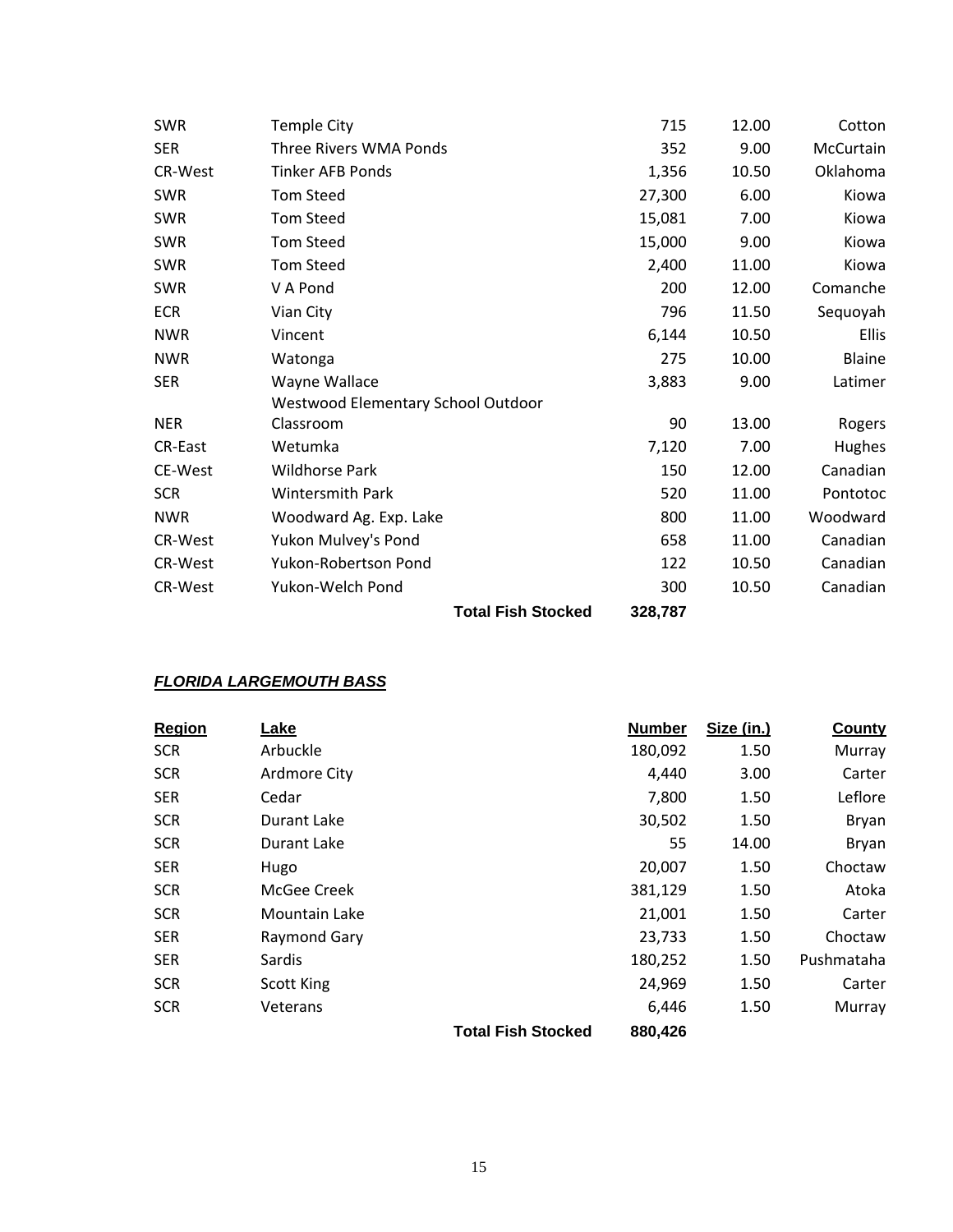#### *TRIPLOID GRASS CARP*

| <b>Region</b> | ∟ake        |       | Number Size (in.) | County           |
|---------------|-------------|-------|-------------------|------------------|
| <b>SER</b>    | Nanih Waiya | 1.200 |                   | 12.00 Pushmataha |

#### *HYBRID SUNFISH*

| <b>Region</b> | Lake                 |                           | <b>Number</b> | Size (in.) | County   |
|---------------|----------------------|---------------------------|---------------|------------|----------|
| SER           | Hugo COE Pond        |                           | 200           | 6.00       | Choctaw  |
| <b>SCR</b>    | Big 5 Fishing Clinic |                           | 300           | 6.00       | Marshall |
| SCR           | Big 5 Fishing Clinic |                           | 300           | 6.00       | Marshall |
|               |                      | <b>Total Fish Stocked</b> | 800           |            |          |

#### *HYBRID STRIPED BASS*

| <b>Region</b>  | Lake         |                           | <b>Number</b> | Size (in.) | <b>County</b> |
|----------------|--------------|---------------------------|---------------|------------|---------------|
| <b>NCR</b>     | <b>Birch</b> |                           | 22,800        | 1.50       | Osage         |
| <b>NWR</b>     | Foss         |                           | 30,300        | 1.50       | Custer        |
| <b>SWR</b>     | Ft. Cobb     |                           | 32,832        | 1.50       | Caddo         |
| <b>SWR</b>     | Ft. Cobb     |                           | 9,724         | 1.70       | Caddo         |
| <b>CR-West</b> | Overholser   |                           | 370,290       | 1.25       | Oklahoma      |
| <b>NCR</b>     | Skiatook     |                           | 90,744        | 1.50       | Osage         |
| <b>NCR</b>     | Skiatook     |                           | 14,100        | 2.00       | Osage         |
| <b>SWR</b>     | Waurika      |                           | 101,119       | 1.70       | Jefferson     |
|                |              | <b>Total Fish Stocked</b> | 671,909       |            |               |

#### *NORTHERN LARGEMOUTH BASS*

| <b>Region</b> | Lake                               | <b>Number</b> | Size (in.) | County       |
|---------------|------------------------------------|---------------|------------|--------------|
| <b>SCR</b>    | Bell Creek-Tishomingo NWR          | 1,000         | 3.00       | Johnston     |
| <b>SCR</b>    | <b>Bobcat Gulch-Tishomingo NWR</b> | 500           | 3.00       | Johnston     |
| <b>SCR</b>    | <b>Coalgate City</b>               | 3,608         | 2.00       | Coal         |
| <b>NWR</b>    | Crystal Beach Lake                 | 8,800         | 1.50       | Woodward     |
| <b>SCR</b>    | McAdams Pond-Tishomingo NWR        | 500           | 3.00       | Johnston     |
| <b>NWR</b>    | Vincent                            | 16.000        | 1.50       | <b>Ellis</b> |
|               | <b>Total Fish Stocked</b>          | 30,408        |            |              |

## *PADDLEFISH*

| Region         | Lake    |       | Number Size (in.) | <b>County</b> |
|----------------|---------|-------|-------------------|---------------|
| <b>CR-East</b> | Eufaula | 5.936 | 12.00             | Pittsburg     |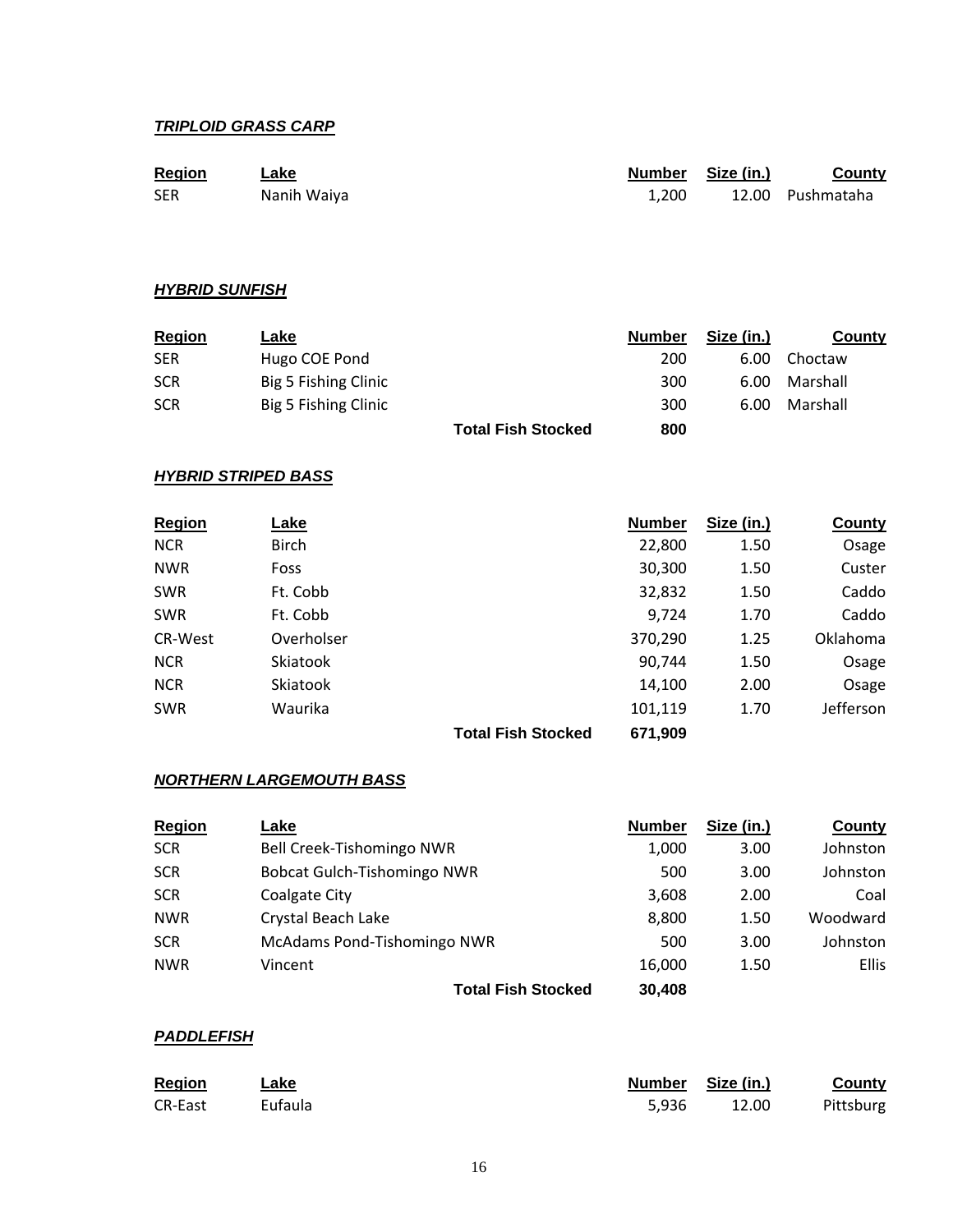|                |         | <b>Total Fish Stocked</b> | 9,711 |       |                 |
|----------------|---------|---------------------------|-------|-------|-----------------|
| <b>NER</b>     | Grand   |                           | 505   | 15.00 | <b>Delaware</b> |
| <b>CR-East</b> | Eufaula |                           | 47    | 24.00 | Pittsburg       |
| CR-East        | Eufaula |                           | 490   | 19.00 | Pittsburg       |
| CR-East        | Eufaula |                           | 1,444 | 15.00 | Pittsburg       |
| CR-East        | Eufaula |                           | 1,289 | 13.00 | Pittsburg       |
|                |         |                           |       |       |                 |

## **RAINBOW TROUT**

| <b>Region</b>  | Lake                              | <b>Number</b> | Size (in.) | <b>County</b> |
|----------------|-----------------------------------|---------------|------------|---------------|
| <b>SCR</b>     | <b>Blue River</b>                 | 22,218        | 9.00       | Johnston      |
| <b>SCR</b>     | <b>Blue River</b>                 | 32,356        | 11.00      | Johnston      |
| <b>SCR</b>     | <b>Blue River</b>                 | 2,535         | 14.00      | Johnston      |
| <b>SCR</b>     | <b>Blue River</b>                 | 933           | 19.00      | Johnston      |
| <b>NWR</b>     | Crystal Beach Lake                | 1,533         |            | Woodward      |
| <b>NWR</b>     | <b>Etling</b>                     | 4,314         | 9.00       | Cimarron      |
| <b>NWR</b>     | <b>Etling</b>                     | 228           | 19.00      | Cimarron      |
| <b>SER</b>     | <b>Fourche Maline River</b>       | 6,246         | 9.00       | Latimer       |
| <b>SER</b>     | Fourche Maline River              | 237           | 14.00      | Latimer       |
| <b>NWR</b>     | Guymon-Sunset                     | 3,800         |            | Texas         |
| <b>Streams</b> | <b>Illinois River</b>             | 92,460        | 11.00      | Sequoyah      |
| <b>Streams</b> | Mt. Fork River                    | 65,497        | 9.00       | McCurtain     |
| <b>Streams</b> | Mt. Fork River                    | 24,549        | 11.00      | McCurtain     |
| <b>SER</b>     | Mt. Fork River                    | 604           | 14.00      | McCurtain     |
| <b>Streams</b> | Mt. Fork River                    | 1,998         | 19.00      | McCurtain     |
| CR-West        | <b>OKC-Dolese Park Pond</b>       | 764           | 12.00      | Oklahoma      |
| <b>CR-West</b> | <b>OKC-Dolese Park Pond</b>       | 2,578         | 14.00      | Oklahoma      |
| <b>NCR</b>     | Pawhuska                          | 17,741        | 9.00       | Osage         |
| <b>NCR</b>     | Pawhuska                          | 793           | 14.00      | Osage         |
| <b>SWR</b>     | <b>Quartz Mountain State Park</b> | 2,589         | 9.00       | Greer         |
| <b>SWR</b>     | <b>Quartz Mountain State Park</b> | 1,319         | 11.00      | Greer         |
| SWR            | <b>Quartz Mountain State Park</b> | 1,047         | 14.00      | Greer         |
| <b>SWR</b>     | <b>Quartz Mountain State Park</b> | 552           | 19.00      | Greer         |
| <b>NWR</b>     | Watonga                           | 10,715        | 9.00       | Blaine        |
| <b>NWR</b>     | Watonga                           | 522           | 19.00      | Blaine        |
| <b>CR-West</b> | <b>Willow Pond</b>                | 1,000         | 10.00      | Cleveland     |
|                | <b>Total Fish Stocked</b>         | 299,128       |            |               |

| <b>SAUGER</b>  |                        |                           |               |            |               |
|----------------|------------------------|---------------------------|---------------|------------|---------------|
| <b>Region</b>  | Lake                   |                           | <b>Number</b> | Size (in.) | <b>County</b> |
| <b>NCR</b>     | Arkansas River/Kaw Dam |                           | 124           | 7.00       | Osage         |
| <b>Streams</b> | Arkansas River/Kaw Dam |                           | 27            | 16.00      | Osage         |
|                |                        | <b>Total Fish Stocked</b> | 151           |            |               |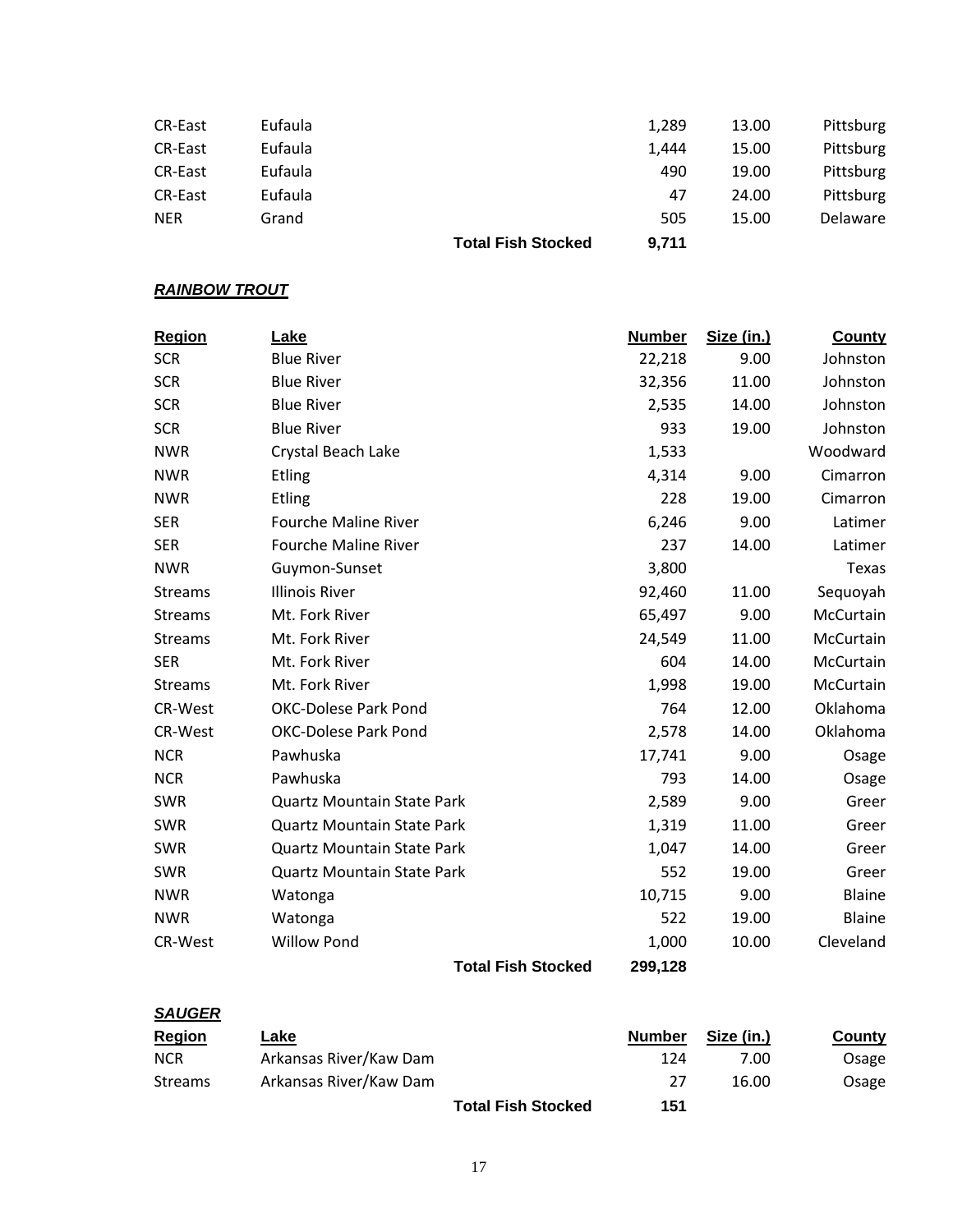## *SAUGEYE*

| Region         | Lake                                  | <b>Number</b> | Size (in.) | <b>County</b> |
|----------------|---------------------------------------|---------------|------------|---------------|
| <b>NCR</b>     | Carl Blackwell                        | 67,560        | 2.00       | Payne         |
| <b>SWR</b>     | Ellsworth                             | 56,510        | 1.70       | Comanche      |
| <b>SWR</b>     | Ft. Cobb                              | 41,015        | 1.60       | Caddo         |
| <b>NWR</b>     | <b>Great Salt Plains Lake</b>         | 650,000       | 0.25       | Alfalfa       |
| <b>NWR</b>     | <b>Great Salt Plains Lake</b>         | 35,000        | 1.00       | Alfalfa       |
| <b>NWR</b>     | <b>Great Salt Plains Nursery Pond</b> | 100,000       | 0.25       | Alfalfa       |
| <b>SCR</b>     | <b>Healdton City Lake</b>             | 18,600        | 1.50       | Carter        |
| <b>SWR</b>     | Humphreys                             | 14,260        | 1.50       | Stephens      |
| <b>SCR</b>     | Jean Neustadt                         | 23,232        | 1.50       | Carter        |
| <b>NCR</b>     | Lone Chimney                          | 11,000        | 2.00       | Payne         |
| <b>NCR</b>     | McMurtry                              | 21,352        | 2.00       | Noble         |
| <b>NCR</b>     | <b>Shell Creek</b>                    | 57,000        | 0.25       | Osage         |
| <b>NCR</b>     | Sooner                                | 500,000       | 0.25       | Noble         |
| <b>NCR</b>     | Sooner                                | 108,688       | 2.00       | Noble         |
| CR-West        | Thunderbird Lake                      | 73,236        | 1.50       | Cleveland     |
| <b>CR-West</b> | Thunderbird Lake                      | 48,400        | 2.00       | Cleveland     |
| <b>SWR</b>     | <b>Tom Steed</b>                      | 64,470        | 1.70       | Kiowa         |
|                | <b>Total Fish Stocked</b>             | 1,890,323     |            |               |

## *SUNFISH*

| Lake<br>Bonham Pond | <b>Number</b><br>300       | Size (in.)<br>3.00 | <b>County</b><br>Alfalfa                 |
|---------------------|----------------------------|--------------------|------------------------------------------|
|                     |                            |                    |                                          |
| Lake<br>Skiatook    | <b>Number</b><br>26,350    | Size (in.)<br>2.75 | <b>County</b><br>Osage                   |
|                     |                            |                    |                                          |
| Lake<br>Canton      | <b>Number</b><br>3,191,663 | Size (in.)<br>0.25 | <b>County</b><br>Blaine<br><b>Beaver</b> |
|                     | Chambers                   | 40,000             | 0.25                                     |

NWR Foss 4,450,000 0.25 Custer NWR Foss 88,460 1.70 Custer